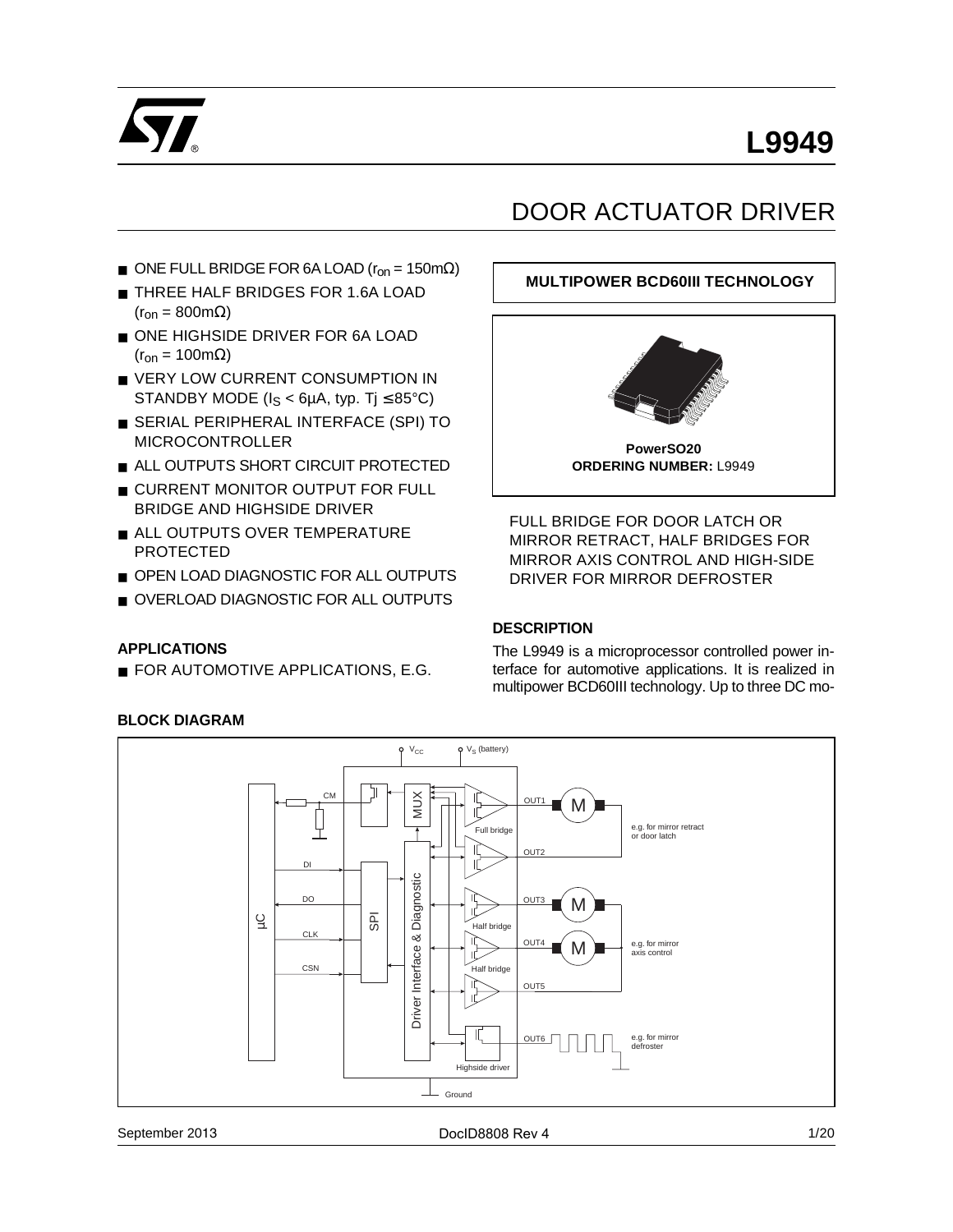# **DESCRIPTION** (continued)

tors and one grounded resistive load can be driven with its three half bridges, one full bridge and one highside driver power outputs. The integrated standard serial peripheral interface (SPI) controls all operation modes (forward, reverse, brake and high impedance). All diagnostic informations are available via the SPI.

# **Dual Power Supply: V<sub>S</sub> and V<sub>CC</sub>**

The power supply voltage  $V_S$  supplies the full bridge, the half bridges and the highside driver. An internal charge-pump are used to drive the highside switches. The logic supply voltage  $V_{CC}$  (stabilized 5V) is used for the logic part and the SPI of the device. Due to the independent logic supply voltage the control and status information will not be lost, if there are temporary spikes or glitches on the power supply voltage. In case of poweron (V<sub>CC</sub> increases from undervoltage to V<sub>VCC</sub>  $_{OFF}$  = 4.2V) the circuit is initialized by an internally generated power-on-reset (POR). If the voltage V<sub>CC</sub> decreases under the minimum threshold (V<sub>VCC ON</sub> = 3.4V), the outputs are switched to tristate (high impedance) and the status registers are cleared.

# **Standby-Mode**

The standby mode of the L9949 is activated by setting the bits 12 and 13 of the Input Data Register to zero. All latched data will be cleared and the inputs and outputs are switched to high impedance. In the standby mode the current at  $V_S$  (V<sub>CC</sub>) is less than typ. 6µA (40µA) for CSN = high (DO in tristate). By switching the V<sub>CC</sub> voltage a very low quiescent current can be achieved. If one of the bits 12 and 13 are set to high, the device will be switched to active mode.

# **Inductive Loads**

Each half bridge is built by internally connected highside and a lowside power DMOS transistor. Due to the builtin reverse diodes of the output transistors inductive loads can be driven at the outputs OUT1 to OUT5 without external free-wheeling diodes. The highside driver OUT6 is intended to drive resistive loads only hence only a limited energie (E<1mJ ) can be dissipated by the internal ESD-diode in freewheeling condition. For inductive loads (L>100µH) an external free-wheeling diode connected to GND and OUT6 is needed.

#### **Diagnostic Functions**

All diagnostic functions (over/open load, power supply over-/undervoltage, temperature warning and thermal shutdown) are internally filtered and the condition has to be valid for at least 10µs (0.5ms, respectively) before the corresponding status bit in the status registers will be set. The filters are used to improve the noise immunity of the device. The open load and temperature warning function are intended for information purpose and will not change the state of the output drivers. In contrast, the overload and thermal shutdown condition will disable the corresponding driver (overload) or all drivers (thermal shutdown), respectively. The microcontroller has to clear the status bits to reactivate the corresponding drivers. This is to avoid an uncontrolled switching behaviour of the device which may result in a heavy noise on the GND and  $V<sub>S</sub>$  lines in case of an fault condition (e.g. short to GND or  $V_S$ ).

#### **Overvoltage and Undervoltage Detection**

If the power supply voltage  $V_S$  rises above the overvoltage threshold  $V_{SOV OFF}$  (max. 22V), the outputs OUT1 to OUT6 are switched to high impedance state to protect the load. If the supply voltage recovers to normal operating voltage, the device will return to the programmed state (lockout bit  $14 = 0$ ). When the voltage  $V_S$  drops below the undervoltage threshold  $V_{\text{SUV OFF}}$  (min. 6V), the output stages are switched to high impedance to avoid the operation of the power devices without sufficient gate driving voltage (increased power dissipation). If the supply voltage  $V_S$  and the internal charge-pump recovers to normal operating voltage the system returns to the programmed state (lockout bit  $14 = 0$ ). If the lockout bit 14 is set, the automatic turn-on of the drivers is deactivated. The microcontroller needs to clear the status bits to reactivate the drivers.

**Ayy**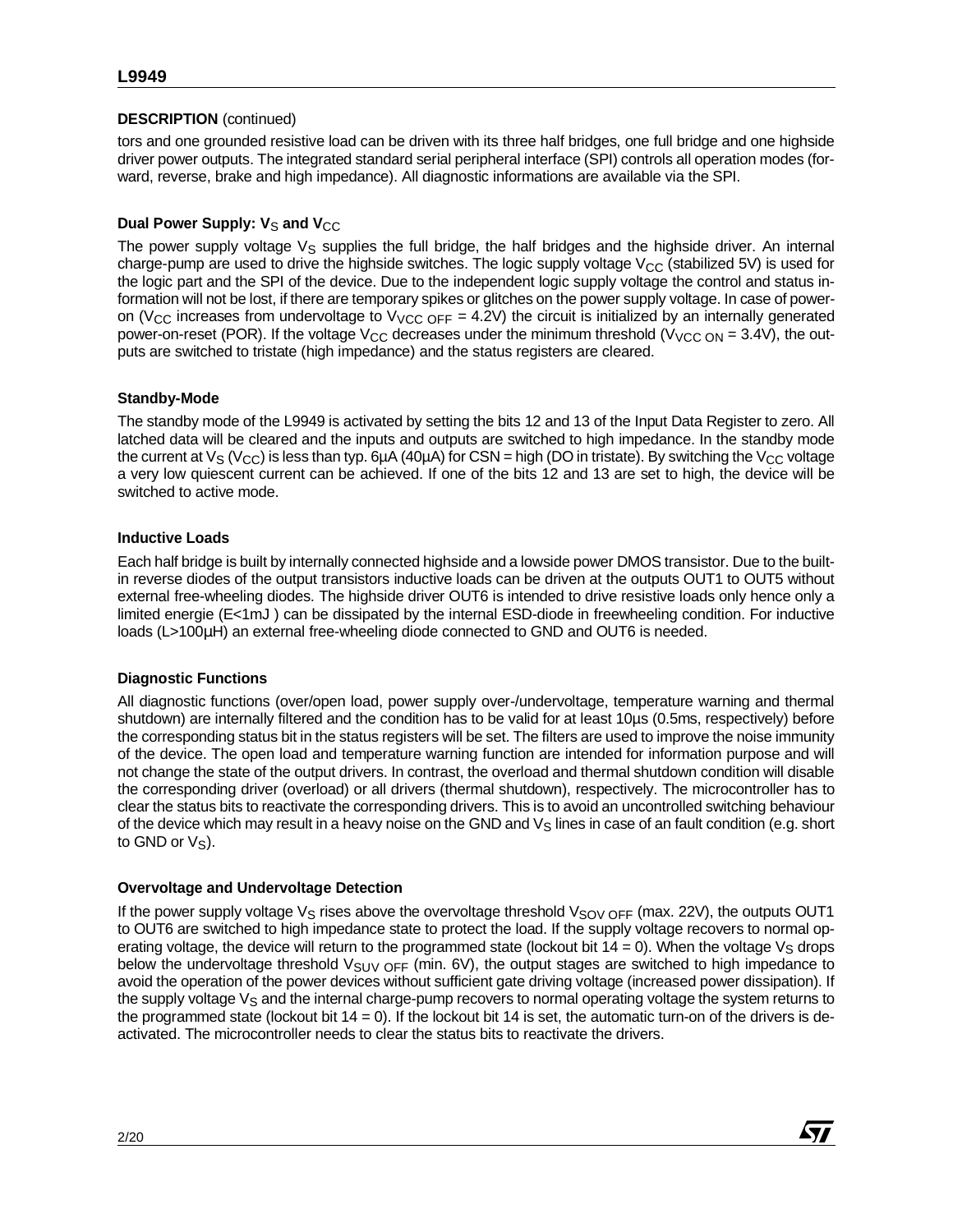#### **Temperature Warning and Thermal Shutdown**

When the junction temperature rises above  $T_{i, TW}$  a temperature warning flag is set and is available via the SPI. If the junction temperature increases above the second threshold  $T_{i SD}$ , the thermal shutdown bit will be set and the power DMOS transistors of the output stages are switched off to protect the device. In order to reactivate the output stages the junction temperature must decrease below  $T_{\rm i}$  sp -  $T_{\rm i}$  sp  $_{\rm HYS}$  and the thermal shutdown bit has to be cleared by the microcontroller.

#### **Open Load Detection**

The open load detection monitors the voltage drop of current sense resistors in each highside and lowside driver of the output stage. The output signal of an open load comparator has to be valid for at least 0.5 ms ( $t_{dOL}$ ) to set the open load bit (bit 1-11) in the status register 1.

#### **Over Load Detection**

In the case of an overcurrent condition an overcurrent flag (bit 1-11) is set in the status register 0 in the same way as open load detection. If the overcurrent signal is valid for at least  $t_{\text{ISC}} = 10 \mu s$ , the overcurrent flag is set and the corresponding driver is switched off to reduce the power dissipation and to protect the integrated circuit. The microcontroller has to clear the status bits to reactivate the corresponding driver.

#### **Current monitor**

*kyj* 

The current monitor output sources a current image at the current monitor output which has a fixed ratio (1/ 10000) of the instantaneous current of the selected highside driver. The bits 12 and 13 of the Input Data register controls which of the outputs OUT1, OUT2 and OUT6 will be multiplexed to the current monitor output. The current monitor output allows a more precise analyse of the actual state of the load rather than the detection of an open- or overload condition. For example this can be used to detect the motor state (free-running, loaded or blocked) or the temperature of the heating element.



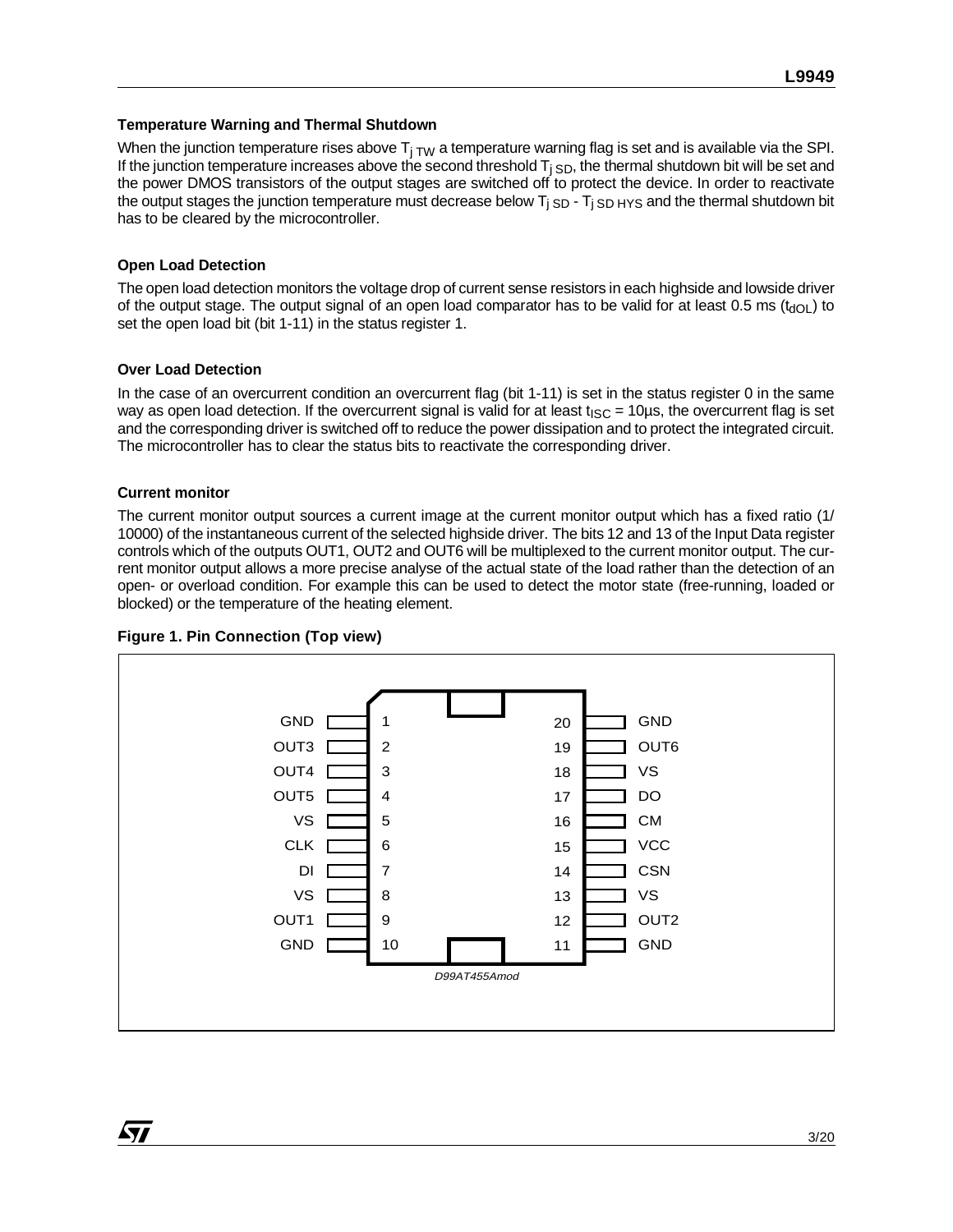# **PIN FUNCTION**

| $N^{\circ}$               | Pin                   | <b>Description</b>                                                                                                                                                                                                                                                                                                                                                                                |
|---------------------------|-----------------------|---------------------------------------------------------------------------------------------------------------------------------------------------------------------------------------------------------------------------------------------------------------------------------------------------------------------------------------------------------------------------------------------------|
| 1, 10,<br>11, 20          | <b>GND</b>            | Ground:<br>Reference potential<br><b>Important:</b> For the capability of driving the full current at the outputs all pins of GND must be<br>externally connected !                                                                                                                                                                                                                               |
| 5, 8, 13,<br>18           | Vs                    | Power supply voltage (battery):<br>For this input a ceramic capacitor as close as possible to GND is recommended.<br><b>Important:</b> For the capability of driving the full current at the outputs all pins of $V_S$ must be<br>externally connected !                                                                                                                                          |
| 15                        | <b>V<sub>CC</sub></b> | Logic supply voltage:<br>For this input a ceramic capacitors as close as possible to GND are recommended.                                                                                                                                                                                                                                                                                         |
| 14                        | <b>CSN</b>            | <b>Chip Select Not input:</b><br>This input is low active and requires CMOS logic levels. The serial data transfer between L9949<br>and micro controller is enabled by pulling the input CSN to low level. If an input voltage of more<br>than 9.6V above VCC is applied to CSN pin the L9949 will be switched into a test mode.                                                                  |
| 6                         | <b>CLK</b>            | Serial clock input:<br>This input controls the internal shift register of the SPI and requires CMOS logic levels.                                                                                                                                                                                                                                                                                 |
| $\overline{7}$            | Data In               | Serial data input:<br>The input requires CMOS logic levels and receives serial data from the microcontroller. The data<br>is an 16bit control word and the least significant bit (LSB, bit 0) is transferred first.                                                                                                                                                                               |
| 17                        | Data Out              | Serial data output:<br>The diagnosis data is available via the SPI and this tristate-output. The output will remain in<br>tristate, if the chip is not selected by the input CSN (CSN = high)                                                                                                                                                                                                     |
| 16                        | <b>CM</b>             | <b>Current monitor output:</b><br>Depending on the multiplexer bits 12 and 13 of the Input Data register this output sources an<br>image of the instant current through the corresponding highside driver with a ratio of 1/10000                                                                                                                                                                 |
| 9                         | OUT1                  | Halfbridge-output 1:<br>The output is built by a highside and a lowside switch, which are internally connected. The<br>output stage of both switches is a power DMOS transistor. Each driver has an internal parasitic<br>reverse diode (bulk-drain-diode, highside driver from OUT1 to V <sub>S</sub> , lowside driver from GND to<br>OUT1). This output is overcurrent and open load protected. |
| 12                        | OUT <sub>2</sub>      | Halfbridge-output 2: $\rightarrow$ see OUT1 (pin 9)                                                                                                                                                                                                                                                                                                                                               |
| $\overline{2}$            | OUT <sub>3</sub>      | Halfbridge-output 3:<br>The output is built by a highside and a lowside switch, which are internally connected. The<br>output stage of both switches is a power DMOS transistor. Each driver has an internal parasitic<br>reverse diode (bulk-drain-diode, highside driver from OUT3 to VS, lowside driver from GND to<br>OUT3). This output is overcurrent and open load protected.              |
| $\ensuremath{\mathsf{3}}$ | OUT4                  | Halfbridge-output 4: $\rightarrow$ see OUT3 (pin 2)                                                                                                                                                                                                                                                                                                                                               |
| 4                         | OUT5                  | Halfbridge-output 5: $\rightarrow$ see OUT3 (pin 2)                                                                                                                                                                                                                                                                                                                                               |
| 19                        | OUT6                  | Highside-driver-output 6:<br>The output is built by a highside switch and can be used only for a resistive load, because the<br>internal reverse diode from GND to OUT6 is missing. This highside switch is a power DMOS<br>transistor with an internal parasitic reverse diode from OUT6 to V <sub>S</sub> (bulk-drain-diode). The output<br>is overcurrent and open load protected.             |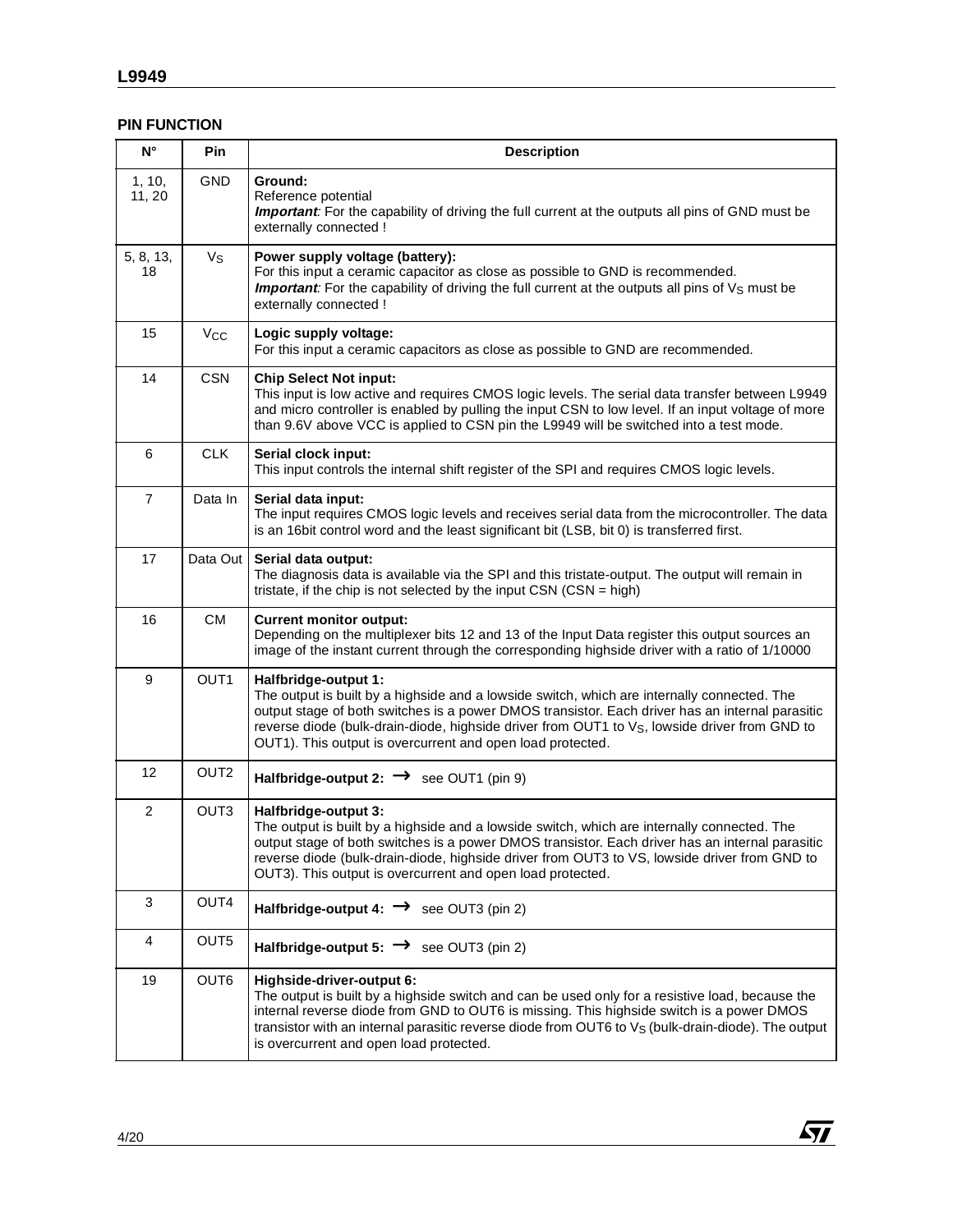#### **ABSOLUTE MAXIMUM RATINGS**

| Symbol                                                             | <b>Parameter</b>                        | Value                    | Unit   |
|--------------------------------------------------------------------|-----------------------------------------|--------------------------|--------|
| Vs                                                                 | DC supply voltage                       | $-0.328$                 | V      |
|                                                                    | single pulse $t_{\text{max}} < 400$ ms  | 40                       | $\vee$ |
| <b>V<sub>CC</sub></b>                                              | stabilized supply voltage, logic supply | $-0.3$ to 6              | V      |
| V <sub>DI</sub> V <sub>DO</sub><br>VCLK,<br><b>V<sub>CSN</sub></b> | digital input / output voltage          | $-0.3$ to $V_{CC}$ + 0.3 | $\vee$ |
| $V_{CM}$                                                           | current monitor output                  | $-0.3$ to $V_{CC}$ + 0.3 | V      |
| IOUT <sub>1</sub> , OUT <sub>2</sub><br>OUT <sub>6</sub>           | output current                          | ±10                      | A      |
| <b>IOUT3,OUT5</b>                                                  | output current                          | ±5                       | A      |

Note: All maximum ratings are absolute ratings. Leaving the limitation of anyone of these values may cause an irreversible damage of the integrated circuit!

#### **ESD PROTECTION**

| <b>Parameter</b>         | Value      |    |
|--------------------------|------------|----|
| All pins                 | $+2^{(1)}$ | kV |
| output pins: OUT1 - OUT6 | $±4^{(2)}$ | kV |

(1) HBM according to MIL 883C, Methode 3015.7 or EIA/JESD22-A114-A

HBM with all unzapped pins grounded

#### **THERMAL DATA**

| `vmbo∟                          | <b>Parameter</b> | Value | Unit |  |  |  |  |
|---------------------------------|------------------|-------|------|--|--|--|--|
| Operating iunction temperatures |                  |       |      |  |  |  |  |

#### **Operating junction temperature:**

| <b>Iemperature</b><br>Operating<br>Junction<br>74 U | $\mathbf{r}$<br>50 |
|-----------------------------------------------------|--------------------|
|-----------------------------------------------------|--------------------|

#### **Temperature warning and thermal shutdown:**

| Symbol                |                                                              | <b>Parameter</b> | Min. | Typ. | Max. | Unit |
|-----------------------|--------------------------------------------------------------|------------------|------|------|------|------|
| T <sub>I</sub> TW ON  | <b>Temperature Warning Threshold</b><br>Junction Temperature | $T_i$ increasing |      |      | 150  | °C   |
| T <sub>ITW OFF</sub>  | <b>Temperature Warning Threshold</b><br>Junction Temperature | $T_i$ decreasing | 120  |      |      | °C   |
| T <sub>I</sub> TW HYS | Temperature Warning Hysteresis                               |                  |      | 10   |      | K    |
| T <sub>i</sub> sd on  | <b>Thermal Shutdown Threshold</b><br>Junction Temperature    | $T_i$ increasing |      |      | 180  | °C   |
| T <sub>iSD OFF</sub>  | <b>Thermal Shutdown Threshold</b><br>Junction Temperature    | $T_i$ decreasing | 150  |      |      | °C   |
| T <sub>iSD HYS</sub>  | <b>Thermal Shutdown Hysteresis</b>                           |                  |      | 10   |      | κ    |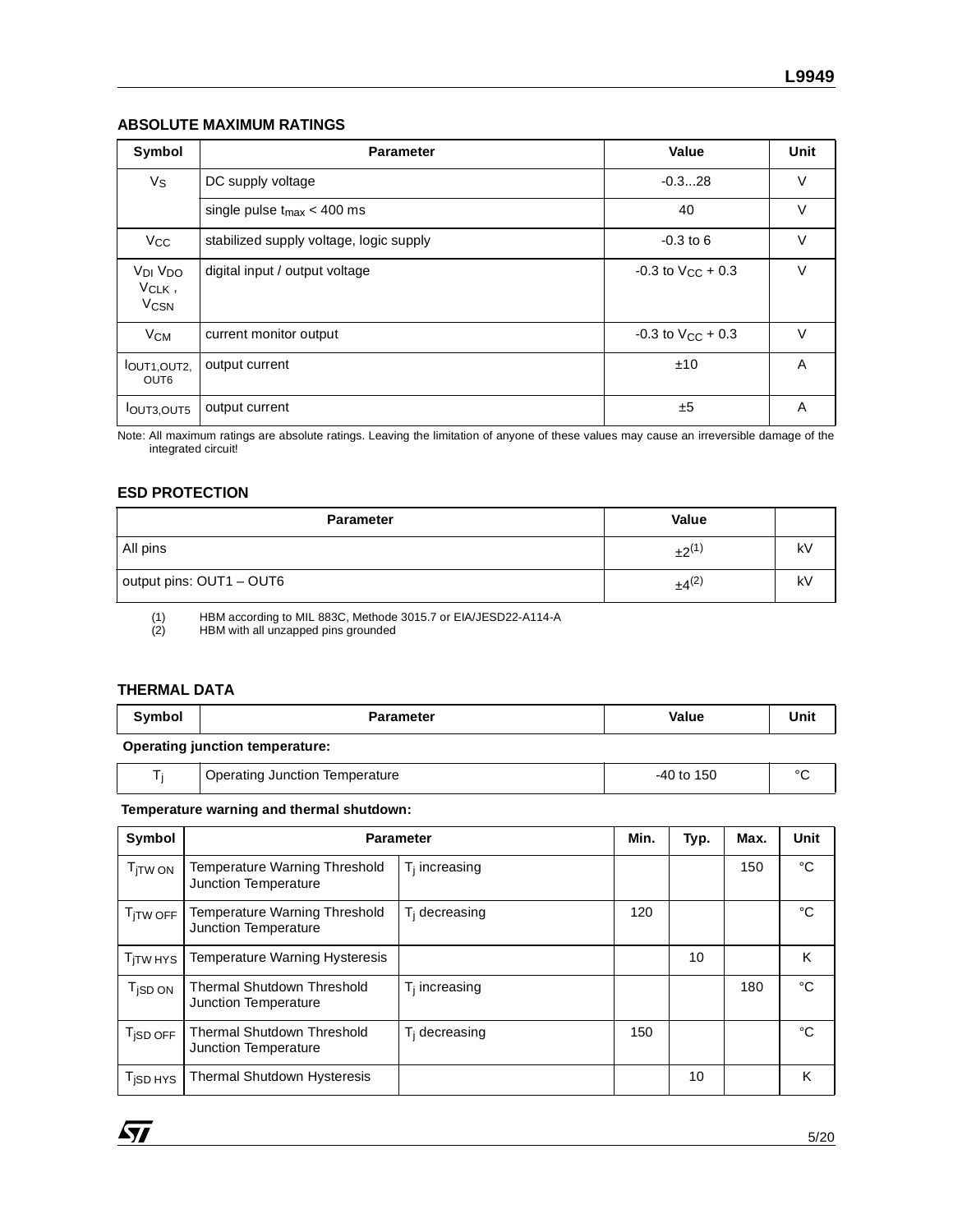



# **ELECTRICAL CHARACTERISTCS**

 $V_S = 8$  to 16 V,  $V_{CC} = 4.5$  to 5.5 V, T<sub>i</sub> = -40 to 150 °C, unless otherwise specified. The voltages are refered to GND and currents are assumed positive, when the current flows into the pin.

| Symbol        | <b>Parameter</b>                         | <b>Test Condition</b>                                                                                                     | Min.           | Typ.           | Max. | Unit   |
|---------------|------------------------------------------|---------------------------------------------------------------------------------------------------------------------------|----------------|----------------|------|--------|
| <b>Supply</b> |                                          |                                                                                                                           |                |                |      |        |
| $V_{S}$       | <b>Operating Supply Voltage</b><br>Range |                                                                                                                           | $\overline{7}$ |                | 28   | $\vee$ |
| Is            | DC Supply Current                        | active mode,<br>$V_S = 16$ V, $V_{CC} = 5.3$ V,<br>OUT1 - OUT6 floating                                                   |                | $\overline{7}$ | 20   | mA     |
|               | Quiescent Supply Current                 | standby mode,<br>$V_S = 16$ V, $V_{CC} = 0$ V,<br>$T_i$ < 85 °C <sup>(1)</sup><br>OUT1 - OUT6 floating                    |                | 6              | 12   | μA     |
| $I_{\rm CC}$  | DC Supply Current                        | active mode, $CSN = V_{CC}$<br>$V_S = 16 V$ ; $V_{CC} = 5.3 V$                                                            |                | 1              | 2    | mA     |
|               | Quiescent Supply Current                 | standby mode, $CSN = V_{CC}$ ,<br>$V_S = 16V$ , $V_{CC} = 5.3V$ ,<br>$T_i$ < 85 °C <sup>(1)</sup><br>OUT1 - OUT6 floating |                | 40             | 75   | μA     |
| $ls + lcc$    | <b>Sum Supply Quiescent Current</b>      | standby mode, $CSN = V_{CC}$ ,<br>$V_S = 16$ V, $V_{CC} = 5.3$ V, $T_i < 85$ °C<br>OUT1 - OUT6 floating                   |                | 50             | 90   | μA     |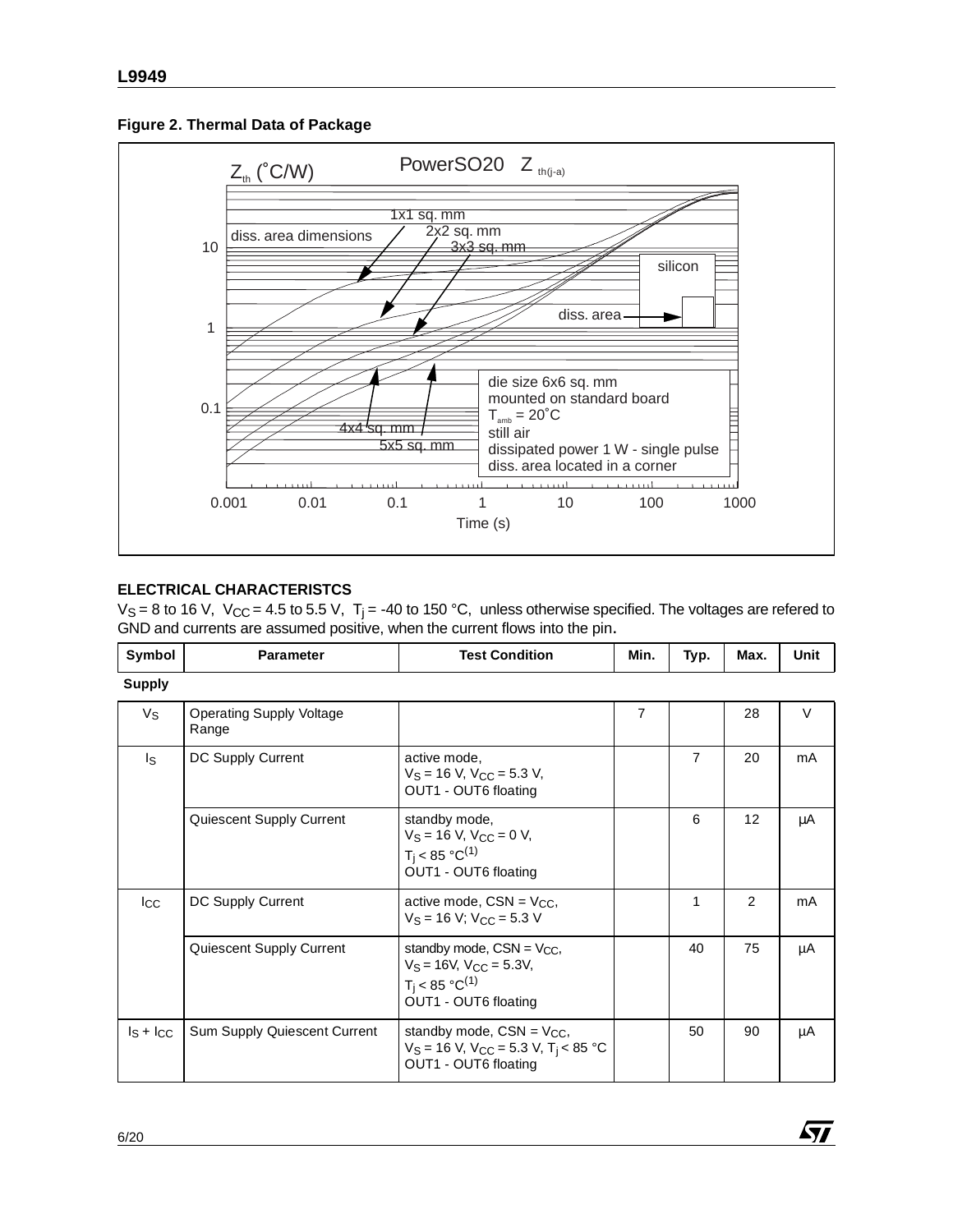# **ELECTRICAL CHARACTERISTCS** (continued)

 $V_S = 8$  to 16 V,  $V_{CC} = 4.5$  to 5.5 V, T<sub>j</sub> = -40 to 150 °C, unless otherwise specified. The voltages are refered to GND and currents are assumed positive, when the current flows into the pin.

| Symbol | Parameter  | <b>Test Condition</b> | Min. | Tvp. | Max. | Unit |
|--------|------------|-----------------------|------|------|------|------|
| .      | .<br>_____ | ____                  |      |      |      |      |

(1) Parameter is measured at -40°C and 25°C. Value for 85°C is guaranteed by design

#### **Over- and undervoltage detection**

| V <sub>SUV</sub> ON            | V <sub>S</sub> UV-Threshold Voltage | V <sub>S</sub> increasing                |     |     | 7.6 | $\vee$ |
|--------------------------------|-------------------------------------|------------------------------------------|-----|-----|-----|--------|
| V <sub>SUV</sub> OFF           | V <sub>S</sub> UV-Threshold Voltage | V <sub>S</sub> decreasing                | 6   |     |     | V      |
| V <sub>SUV hyst</sub>          | V <sub>S</sub> UV-hysteresis        | $V_{\text{SUV ON}} - V_{\text{SUV OFF}}$ |     | 0.6 |     | V      |
| V <sub>SOV</sub> OFF           | V <sub>S</sub> OV-threshold voltage | V <sub>S</sub> increasing                |     |     | 22  | V      |
| V <sub>SOV</sub> ON            | V <sub>S</sub> OV-threshold voltage | V <sub>S</sub> decreasing                | 18  |     |     | $\vee$ |
| V <sub>SOV</sub><br>hyst       | $V_S$ OV-hysteresis                 | $V_{\text{SOV OFF}} - V_{\text{SOV ON}}$ |     | 1   |     | $\vee$ |
| V <sub>V</sub> CC OFF          | Power-on-reset Threshold            | V <sub>CC</sub> increasing               |     |     | 4.2 | $\vee$ |
| V <sub>VCC</sub> ON            | Power-on-reset Threshold            | V <sub>CC</sub> decreasing               | 3.4 |     | 4   | $\vee$ |
| <b>V<sub>VCC</sub></b><br>hyst | Power-on-reset Hysteresis           | $VVCC$ off $-VVCC$ on                    |     | 0.3 |     | $\vee$ |

#### **Current Monitor Output**

| V <sub>CM</sub>   | <b>Functional Voltage Range</b>                                 | $V_{\rm CC}$ = 5 V                                                                  | 0 |                 | 4          |  |
|-------------------|-----------------------------------------------------------------|-------------------------------------------------------------------------------------|---|-----------------|------------|--|
| I <sub>CM.r</sub> | <b>Current Monitor Output Ratio:</b><br>$l$ CM $/$ $l$ OUT1.2.6 | $0 \vee \leq V_{CM} \leq 4 V$                                                       |   | 10000           |            |  |
| <b>ICM</b> acc    | <b>Current Monitor Accuracy</b>                                 | $0V \leq VCM \leq 4V$<br>$l_{CM}$ =50 $\mu$ A, 600 $\mu$ A<br>(FS=full scale=600uA) |   | 4%<br>٠<br>1%FS | 8%<br>2%FS |  |

# **Outputs: OUT1 - OUT6**

勾

| R <sub>ON</sub> OUT <sub>1</sub> | On-resistance to Supply or GND | $V_S = 13.5$ V, T <sub>i</sub> = 25 °C,<br>$IQIJT1 = \pm 3.0 A$                  |  | 150 | $m\Omega$ |
|----------------------------------|--------------------------------|----------------------------------------------------------------------------------|--|-----|-----------|
|                                  |                                | $V_S = 13.5$ V, T <sub>i</sub> = 125 °C,<br>$I$ <sub>OUT1</sub> = $\pm$ 3.0 A    |  | 225 | $m\Omega$ |
|                                  |                                | $V_S = 8.0 V$ , T <sub>i</sub> = 25 °C,<br>$I_{\text{OUT1}} = \pm 3.0 \text{ A}$ |  | 180 | $m\Omega$ |
| RON OUT2                         | On-resistance to Supply or GND | $V_S$ = 13.5 V, T <sub>i</sub> = 25 °C,<br>$I_{OUT2} = \pm 3.0 A$                |  | 150 | $m\Omega$ |
|                                  |                                | $V_S = 13.5$ V, T <sub>i</sub> = 125 °C,<br>$IQI1T2 = \pm 3.0 A$                 |  | 225 | $m\Omega$ |
|                                  |                                | $V_S = 8.0 V$ , T <sub>j</sub> = 25 °C,<br>$I$ OUT <sub>2</sub> = ± 3.0 A        |  | 180 | $m\Omega$ |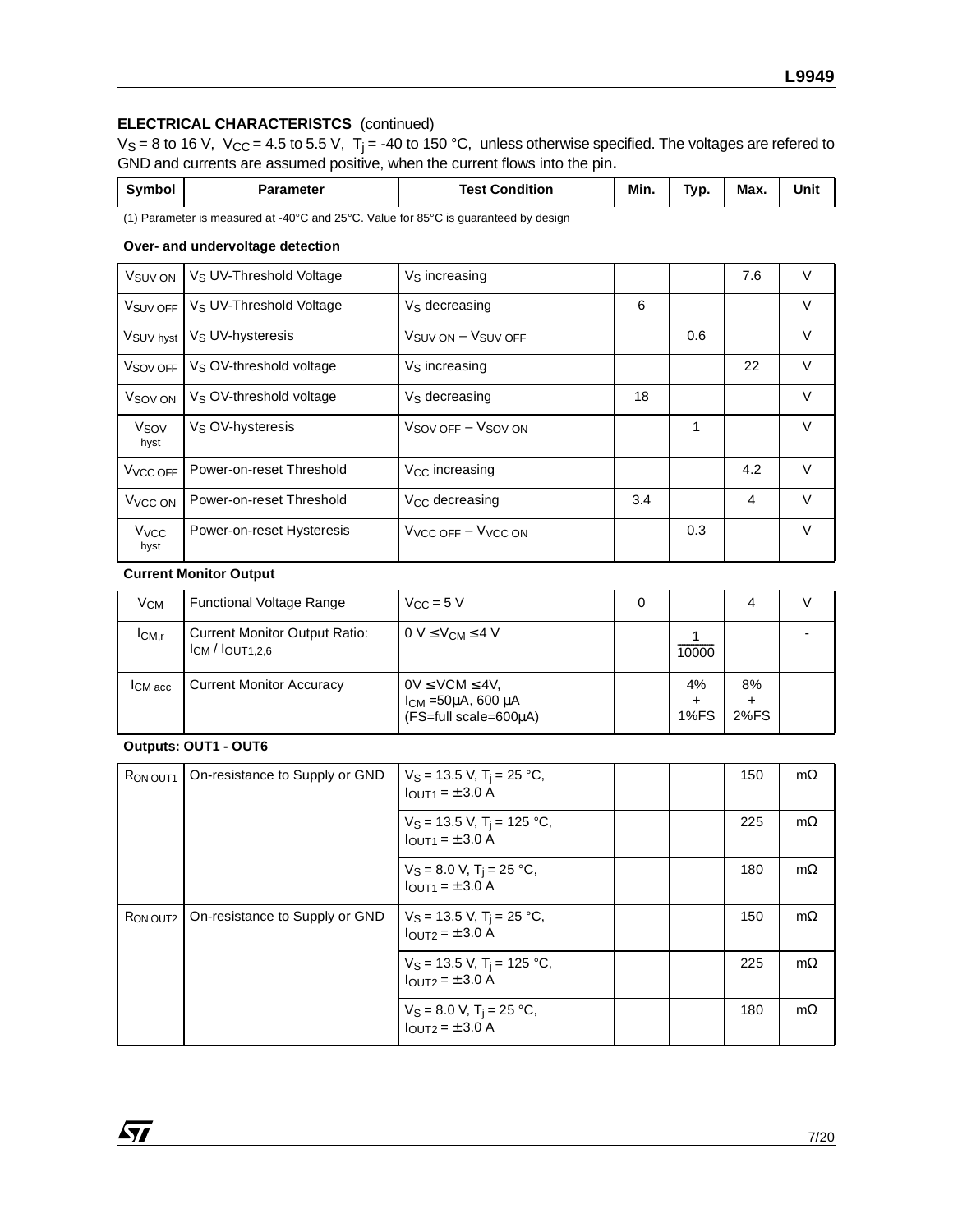# **ELECTRICAL CHARACTERISTCS** (continued)

 $V_S = 8$  to 16 V,  $V_{CC} = 4.5$  to 5.5 V, T<sub>j</sub> = -40 to 150 °C, unless otherwise specified. The voltages are refered to GND and currents are assumed positive, when the current flows into the pin.

| Symbol                  | <b>Parameter</b>                                                  | <b>Test Condition</b>                                                             | Min. | Typ. | Max. | Unit      |
|-------------------------|-------------------------------------------------------------------|-----------------------------------------------------------------------------------|------|------|------|-----------|
| RON OUT3                | On-resistance to Supply or GND                                    | $V_S = 13.5$ V, T <sub>j</sub> = 25 °C,<br>$I_{\text{OUT3}} = \pm 0.8 \text{ A}$  |      |      | 800  | $m\Omega$ |
|                         |                                                                   | $V_S = 13.5$ V, T <sub>i</sub> = 125 °C,<br>$I_{\text{OUT3}} = \pm 0.8 \text{ A}$ |      |      | 1250 | mΩ        |
|                         |                                                                   | $V_S = 8.0 V$ , T <sub>i</sub> = 25 °C,<br>$I_{\text{OUT3}} = \pm 0.8 \text{ A}$  |      |      | 980  | $m\Omega$ |
| RON OUT4                | On-resistance to Supply or GND                                    | $V_S = 13.5$ V, T <sub>i</sub> = 25 °C,<br>$I_{OUT4} = \pm 0.8$ A                 |      |      | 800  | mΩ        |
|                         |                                                                   | $V_S = 13.5$ V, T <sub>i</sub> = 125 °C,<br>$I_{\text{OUT4}} = \pm 0.8 \text{ A}$ |      |      | 1250 | $m\Omega$ |
|                         |                                                                   | $V_S = 8.0 V$ , T <sub>i</sub> = 25 °C,<br>$I_{OUT4} = \pm 0.8$ A                 |      |      | 980  | mΩ        |
| R <sub>ON</sub> OUT5    | On-resistance to Supply or GND                                    | $V_S = 13.5$ V, T <sub>i</sub> = 25 °C,<br>$I_{\text{OUT5}} = \pm 0.8 \text{ A}$  |      |      | 800  | $m\Omega$ |
|                         |                                                                   | $V_S = 13.5$ V, T <sub>i</sub> = 125 °C,<br>$I_{\text{OUT5}} = \pm 0.8 \text{ A}$ |      |      | 1250 | $m\Omega$ |
|                         |                                                                   | $V_S = 8.0 V$ , T <sub>i</sub> = 25 °C,<br>$I_{\text{OUT5}} = \pm 0.8$ A          |      |      | 980  | $m\Omega$ |
| RON OUT6                | On-resistance to Supply                                           | $V_S = 13.5$ V, T <sub>j</sub> = 25 °C,<br>$I_{OUT6} = -2.5 A$                    |      |      | 100  | mΩ        |
|                         |                                                                   | $V_S = 13.5$ V, T <sub>i</sub> = 125 °C,<br>$I_{OUT6} = -2.5 A$                   |      |      | 150  | mΩ        |
|                         |                                                                   | $V_S = 8.0 V$ , T <sub>j</sub> = 25 °C,<br>$I_{OUT6} = -2.5 A$                    |      |      | 120  | $m\Omega$ |
| $I$ <sub>lout</sub> $I$ | Output Current Limitation to<br>Supply or GND                     | sink and source, current ramp                                                     | 6    |      | 10   | Α         |
| $ I_{OUT2} $            | Output Current Limitation to<br>Supply or GND                     | sink and source, current ramp                                                     | 6    |      | 10   | A         |
| $ I_{\text{OUT3}} $     | Output Current Limitation to<br>Supply or GND                     | sink and source, current ramp                                                     | 1.6  |      | 2.5  | A         |
| $ I_{OUT4} $            | Output Current Limitation to<br>Supply or GND                     | sink and source, current ramp                                                     | 1.6  |      | 2.5  | Α         |
| $ I_{OUT5} $            | output current limitation to Supply<br>or GND                     | sink and source, current ramp                                                     | 1.6  |      | 2.5  | Α         |
| $ $ loutel              | Output Current Limitation to GND                                  | source, current ramp                                                              | 6.3  |      | 11   | A         |
| lout6/res               | Output Current Limitation to GND<br>switching into resistive load | source, switching into resistive<br>load, go-nogo test                            | 5.1  |      | 11   | Α         |

For details of the on-resistance (R<sub>on</sub> over temperature) see the figures "Typical r<sub>on</sub> characteristics" for the differential output stages<br>(FIGURE 3, FIGURE 4, FIGURE 5)

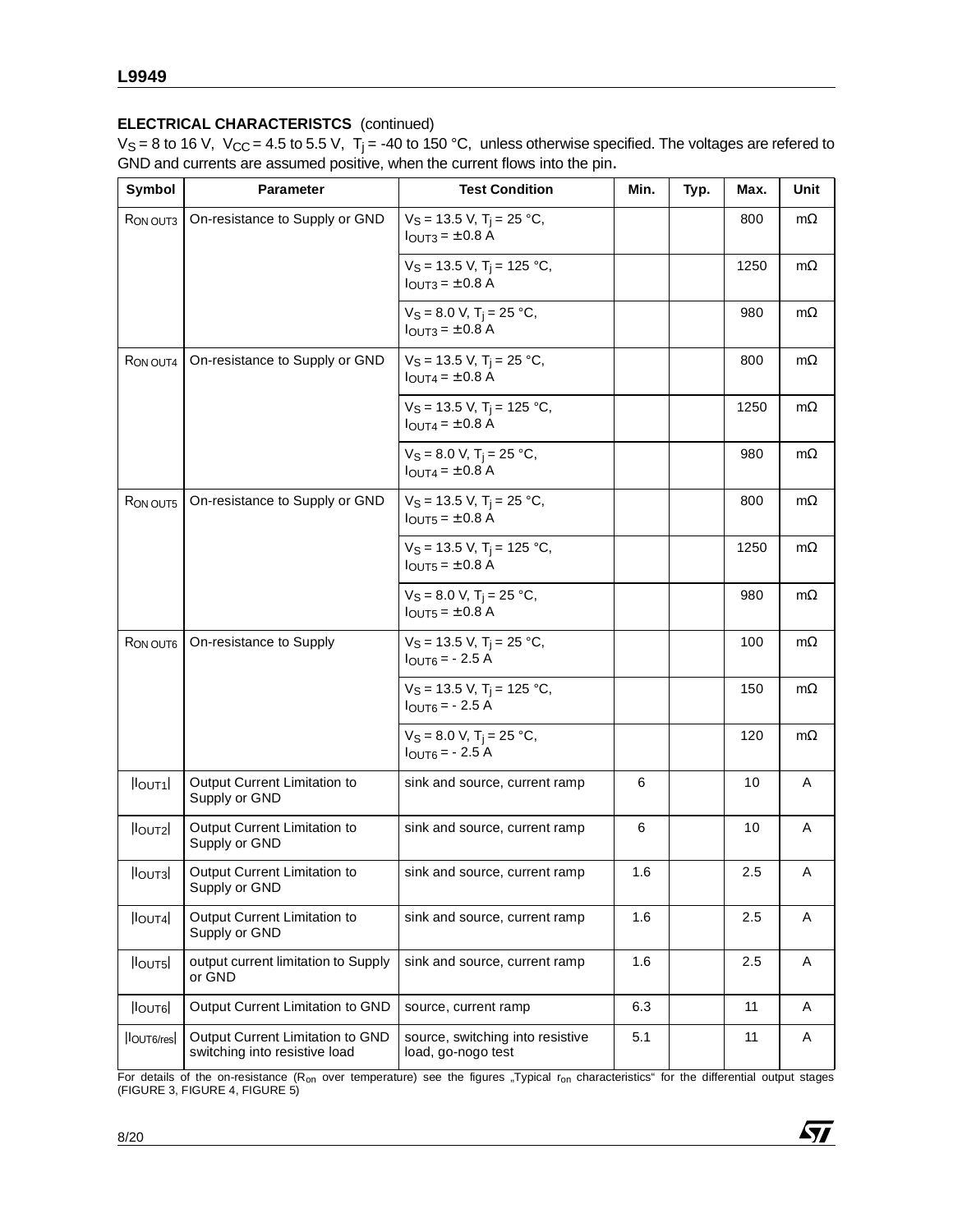

**Figure 3. TYPICAL RON CHARACTERISTICS OUT1,2**



 $\sqrt{2}$ 

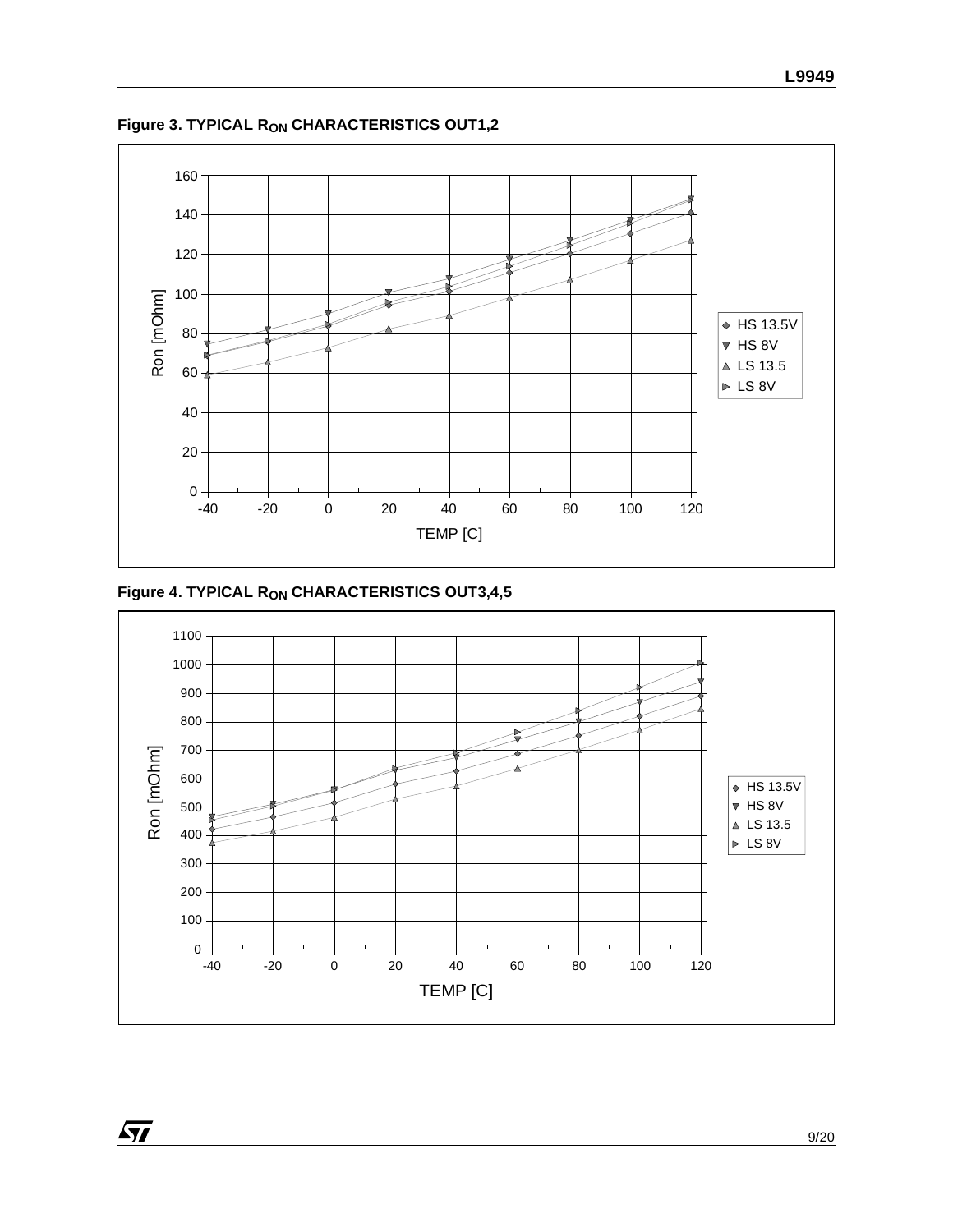

**Figure 5. TYPICAL RON CHARACTERISTICS OUT6**

# **ELECTRICAL CHARACTERISTCS**

 $V_S = 8$  to 16 V,  $V_{CC} = 4.5$  to 5.5 V, T<sub>j</sub> = -40 to 150 °C, unless otherwise specified. The voltages are refered to GND and currents are assumed positive, when the current flows into the pin.

| Symbol                      | <b>Parameter</b>                              | <b>Test Condition</b>                                            | Min.     | Typ.          | Max.     | Unit    |  |  |
|-----------------------------|-----------------------------------------------|------------------------------------------------------------------|----------|---------------|----------|---------|--|--|
| <b>OUTPUTS: OUT1 - OUT6</b> |                                               |                                                                  |          |               |          |         |  |  |
| $t_{d}$ ON H                | Output Delay Time,<br>Highside Driver On      | $V_S = 13,5 V$<br>corresponding low side driver is<br>not active | 20       | 40            | 80       | μs      |  |  |
| t <sub>d</sub> OFF H        | Output Delay Time,<br>Highside Driver Off     | $V_S = 13.5 V$                                                   | 80       | 150           | 300      | μs      |  |  |
| $t_{d}$ ON L                | Output Delay Time,<br>Lowside Driver On       | $V_S = 13.5 V$<br>corresponding highside driver is<br>not active | 20       | 40            | 80       | μs      |  |  |
| t <sub>d</sub> OFF L        | Output Delay Time,<br>Lowside Driver Off      | $V_S = 13.5 V$                                                   | 80       | 150           | 300      | μs      |  |  |
| t <sub>D HL</sub>           | Dead Time, Source to Sink                     | $t_d$ ON L (HS was on) - $t_d$ OFF H                             | 5        |               | 200      | $\mu$ s |  |  |
| $t_{\text{D LH}}$           | Dead Time, Sink to Source                     | $t_{d ON H}$ (LS was on) - $t_{d OFFL}$                          | 5        |               | 200      | μs      |  |  |
| <b>I</b> OLH                | Leakage Current Highside<br>Drivers of OUT1-6 | $V_{\text{OUT1-6}} = 0$ V, standby mode                          | $\Omega$ | $\mathcal{P}$ | 5        | μA      |  |  |
|                             |                                               | $V_{\text{OUT1-6}} = 0$ V, active mode                           | $-40$    | $-15$         | $\Omega$ | μA      |  |  |
| $I_{\text{OLL}}$            | Leakage Current Lowside Drivers<br>of OUT1-5  | $V_{\text{OUT1-5}} = V_{\text{S}}$ , standby mode                | $\Omega$ | 7             | 20       | μA      |  |  |
|                             |                                               | $V_{\text{OUT1-5}} = V_{\text{S}}$ , active mode                 | $-40$    | $-15$         | 0        | μA      |  |  |

 $\sqrt{2}$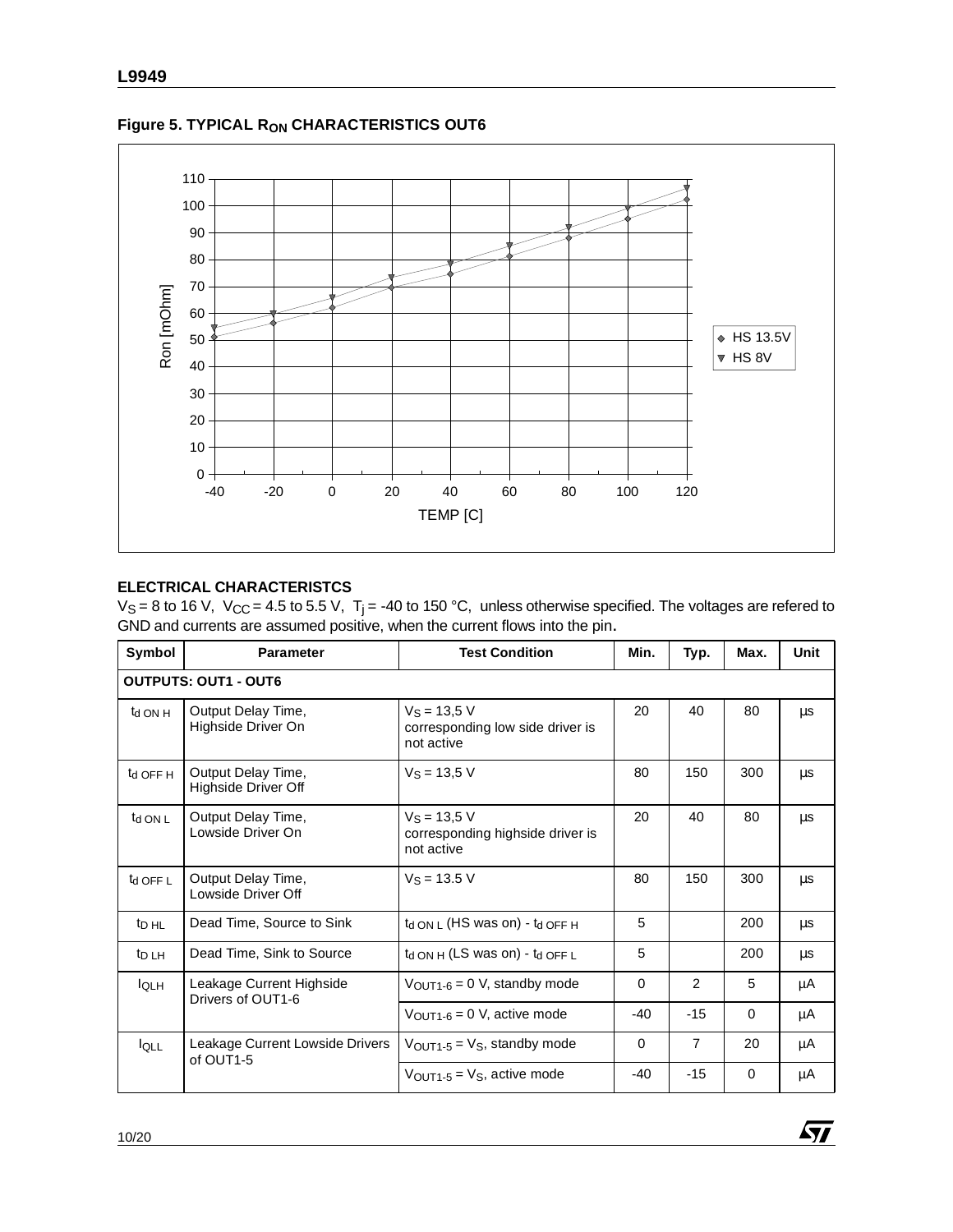# **ELECTRICAL CHARACTERISTCS** (continued)

 $V_S = 8$  to 16 V,  $V_{CC} = 4.5$  to 5.5 V, T<sub>j</sub> = -40 to 150 °C, unless otherwise specified. The voltages are refered to GND and currents are assumed positive, when the current flows into the pin.

| Symbol                      | <b>Parameter</b>                                                      | <b>Test Condition</b>                                                                                  | Min. | Typ. | Max. | <b>Unit</b> |  |  |  |
|-----------------------------|-----------------------------------------------------------------------|--------------------------------------------------------------------------------------------------------|------|------|------|-------------|--|--|--|
| <b>OUTPUTS: OUT1 - OUT6</b> |                                                                       |                                                                                                        |      |      |      |             |  |  |  |
| I <sub>OLD12</sub>          | Open Load Detection Current of<br>OUT1 and OUT2                       |                                                                                                        | 80   | 160  | 320  | mA          |  |  |  |
| IOLD345                     | Open load detection current of<br>OUT3, OUT4 and OUT5                 |                                                                                                        | 20   | 40   | 60   | mA          |  |  |  |
| IOLDB                       | open load detection current of<br>OUT6                                |                                                                                                        | 60   | 160  | 320  | mA          |  |  |  |
| $t_{\text{dOL}}$            | minimum duration of open load<br>condition to set the status bit      |                                                                                                        | 500  |      | 3000 | μs          |  |  |  |
| t <sub>isc</sub>            | minimum duration of overcurrent<br>condition to switch off the driver |                                                                                                        | 10   |      | 100  | μs          |  |  |  |
| dV <sub>OUT12</sub> /dt     | slew rate of OUT1 and OUT2                                            | $V_S = 13.5 V,$<br>for highside driver: $I_{load} = -3A$ ,<br>for lowside driver: $I_{load} = 3A$      | 0.1  | 0.2  | 0.4  | $V/\mu s$   |  |  |  |
| dV <sub>OUT345</sub> /dt    | slew rate of OUT3, OUT4 and<br>OUT5                                   | $V_S = 13.5 V$ ,<br>for highside driver: $I_{load} = -0.8A$ ,<br>for lowside driver: $I_{load} = 0.8A$ | 0.09 | 0.2  | 0.4  | $V/\mu s$   |  |  |  |
| dV <sub>OUT6</sub> /dt      | slew rate of OUT6                                                     | $V_S = 13.5$ V, $I_{load} = -2.5A$                                                                     | 0.1  | 0.2  | 0.4  | $V/\mu s$   |  |  |  |

# **Figure 6. Application Circuit Diagram**

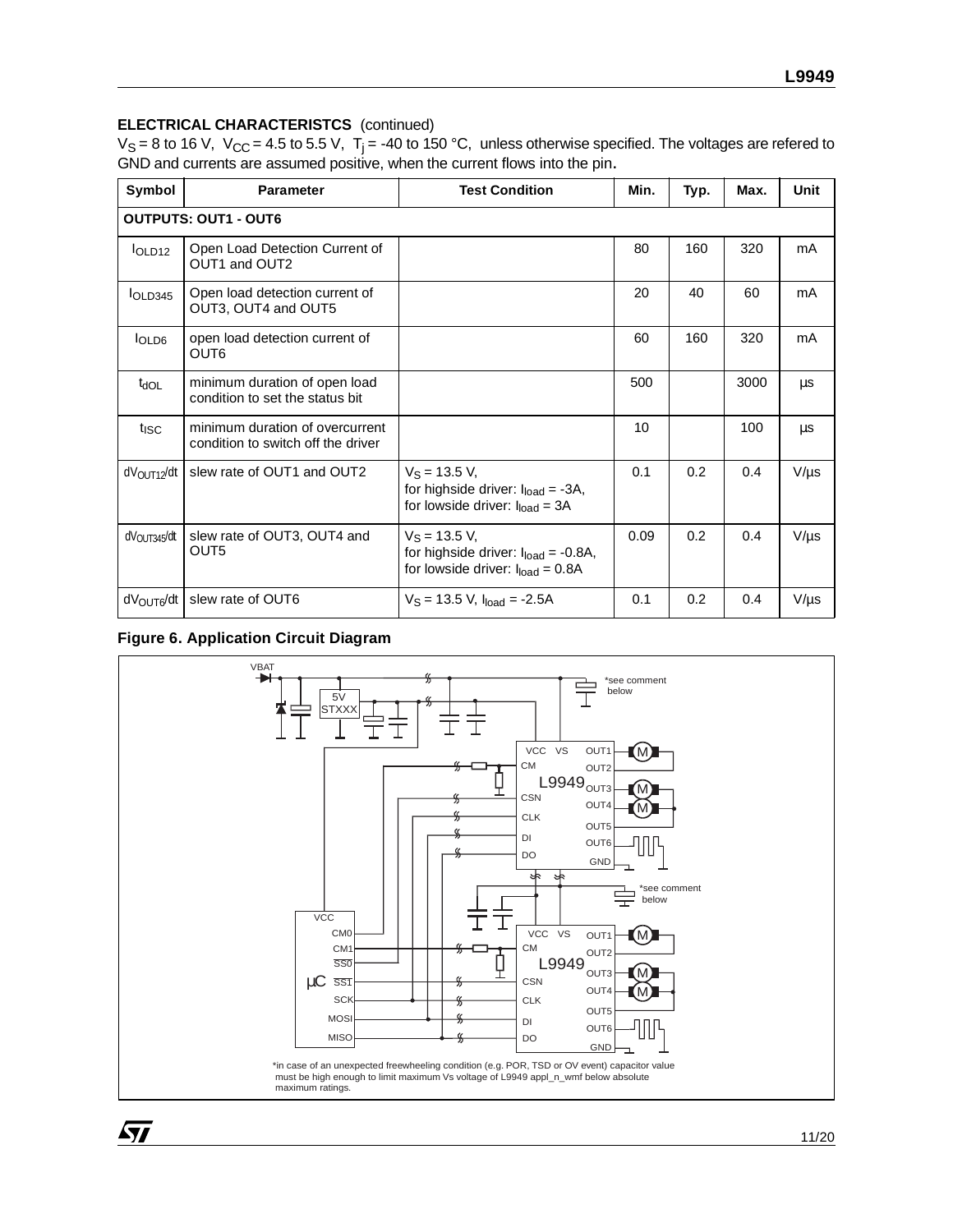

**Figure 7. Functional Block Diagram**

# **FUNCTIONAL DESCRIPTION OF THE SPI**

# **Serial Peripheral Interface (SPI)**

This device uses a standard SPI to communicate with a microcontroller. The SPI can be driven by a microcontroller with its SPI peripheral running in either of the two following modes:  $CPOL = CPHA = 0$  or  $CPOL = CPHA = 1$ .

For these two modes, input data is sampled by the low to high transition of the clock CLK, and output data is changed from the high to low transition of CLK.

The difference of these two modes is the standby polarity of the CLK. For CPOL = 0 the CLK remains low and for CPOL = 1 the CLK remains high.

This device is not limited to microcontrollers with a build-in SPI. Only three CMOS-compatible output pins and one input pin will be needed to communicate with the device. A fault condition can be detected by setting CSN to low. If CSN = 0, the DO-pin will reflect the status bit 0 (fault condition) of the device which is a logical-or of all bits in the status registers 0 and 1. The microcontroller can poll the status of the device without the need of a full SPI-communication cycle.

**Note:** In contrast to the SPI-standard the least significant bit (LSB) will be transfered first (see. FIGURE 8).

# **Chip Select not (CSN)**

The input pin is used to select the serial interface of this device. When CSN is high, the output pin (DO) will be in high impedance state. A low signal will activate the output driver and a serial communication can be started.

# **Serial Data In (DI)**

The input pin is used to transfer data serial into the device. The data applied to the DI will be sampled at the

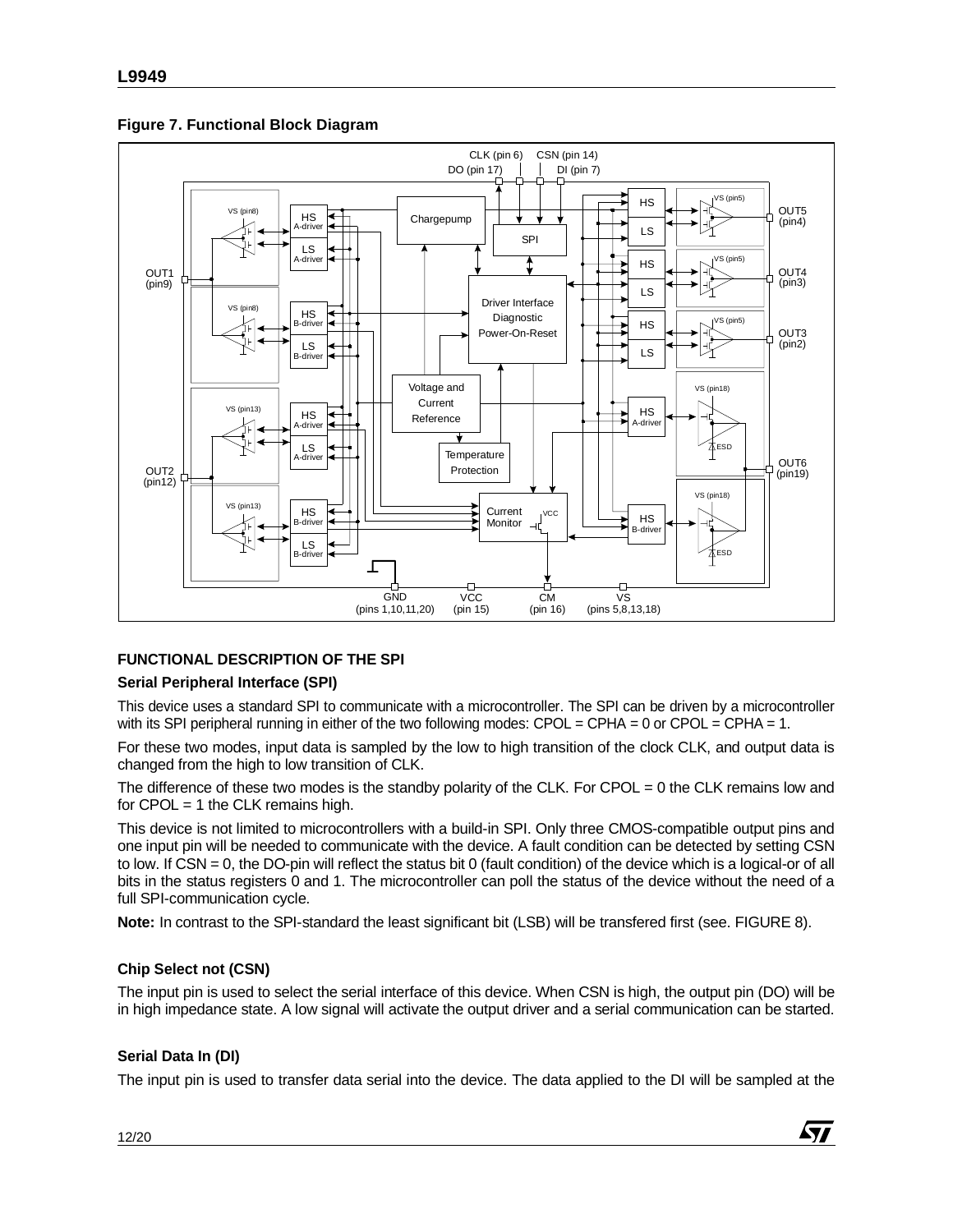rising edge of the CLK signal and shifted into an internal 16 bit shift register. At the rising edge of the CSN signal the contents of the shift register will be transfered to Data Input Register (see FIGURE 8).

The SPI uses an internal 16 bit counter which will be reset at the rising edge of the CSN signal. Only the first 16 bits of the data input DI will be relevant. If more than 16 bits are transfered the trailing bits will be ignored.

#### **Serial Data Out (DO)**

The output driver is activated by a logical low level at the CSN input and will go from high impedance to a low or high level depending on the status bit 0 (fault condition). The first rising edge of the CLK input after a high to low transition of the CSN pin will transfer the content of the selected status register into the data out shift register. Each subsequent falling edge of the CLK will shift the next bit out.

#### **Serial Clock (CLK)**

The CLK input is used to synchronize the input and output serial bit streams. The data input (DI) is sampled at the rising edge of the CLK and the data output (DO) will change with the falling edge of the CLK signal (see FIGURE 8).

#### **Input Data Register**

After the rising edge of CSN the contents of the input shift register will be written to the input data register. Depending on bit 0 the contents of the selected status register will be transfered to DO during the current communication cycle. Bit 1-11 controls the behaviour of the corresponding driver. If bit 12 and bit 13 are zero, the device will go into the standby-mode. If at least one of both bits are one these bits will be used to control the current monitor multiplexer. Bit 14 selects the  $V_S$  lockout mode. If this bit is set, an over- or undervoltage condition at the power supply  $V_S$  will disable all driver stages until the status bit will be cleared by the microcontroller. Bit 15 is used to reset all status bits in both status registers. The bits in the status registers will be cleared after the current communication cycle (rising edge of CSN).

#### **Status Register**

This devices uses two status registers to store and to monitor the state of the device. Bit 0 is used as a fault bit and is a logical-NOR combination of all other bits in both status registers. The state of this bit can be polled by the microcontroller without the need of a full SPI-communication cycle (see FIGURE 13). If one of the overcurrent bits is set, the corresponding driver will be disabled. The microcontroller has to clear the overcurrent bit to enable the driver. If the thermal shutdown bit is set, all drivers will go into a high impedance state. Again the microcontroller has to clear the bit to enable the drivers. The behaviour of the device in case of an over- or undervoltage condition will depend on the V<sub>S</sub> lockout bit (bit 14) in the input data register. If bit 14 is cleared, the device will reactivate the drivers if the power supply V<sub>S</sub> returns to normal operating range. In this case no interaction from the microcontroller is needed.

#### **Test Mode**

*kyj* 

Due to the current limitations of a single bond wire the output stages OUT1, 2 and 6 need two bond wires in parallel. For the full output current driving capability it is necessary to check that both bond wires are connected correctly to the lead frame. Therefore the drivers and DMOS-transistors of the outputs OUT1, 2 and 6 are splitted into two independet stages, one for each bond wire (see FIGURE 6.4). In normal operating mode the splitted outputs are connected in parallel. In the test mode bit 5 and 6 of the input data register select the A-driver, bit 7 and 8 the B-driver. If all four bits (5 - 8) are switched to high level, no driver will be activated. For all combinations beside both high of bit 5 and 6 or bit 7 and 8 the output stages OUT3 and OUT4 are controlled like in normal operating mode. In any case the output stages are protected against shoot through current. Furthermore the inputs CLK and DI are connected by an OR to the output DO for testing the threshold voltages and the hysteresis. The input CLK can be tested by clamping the input DI to low level and vice versa.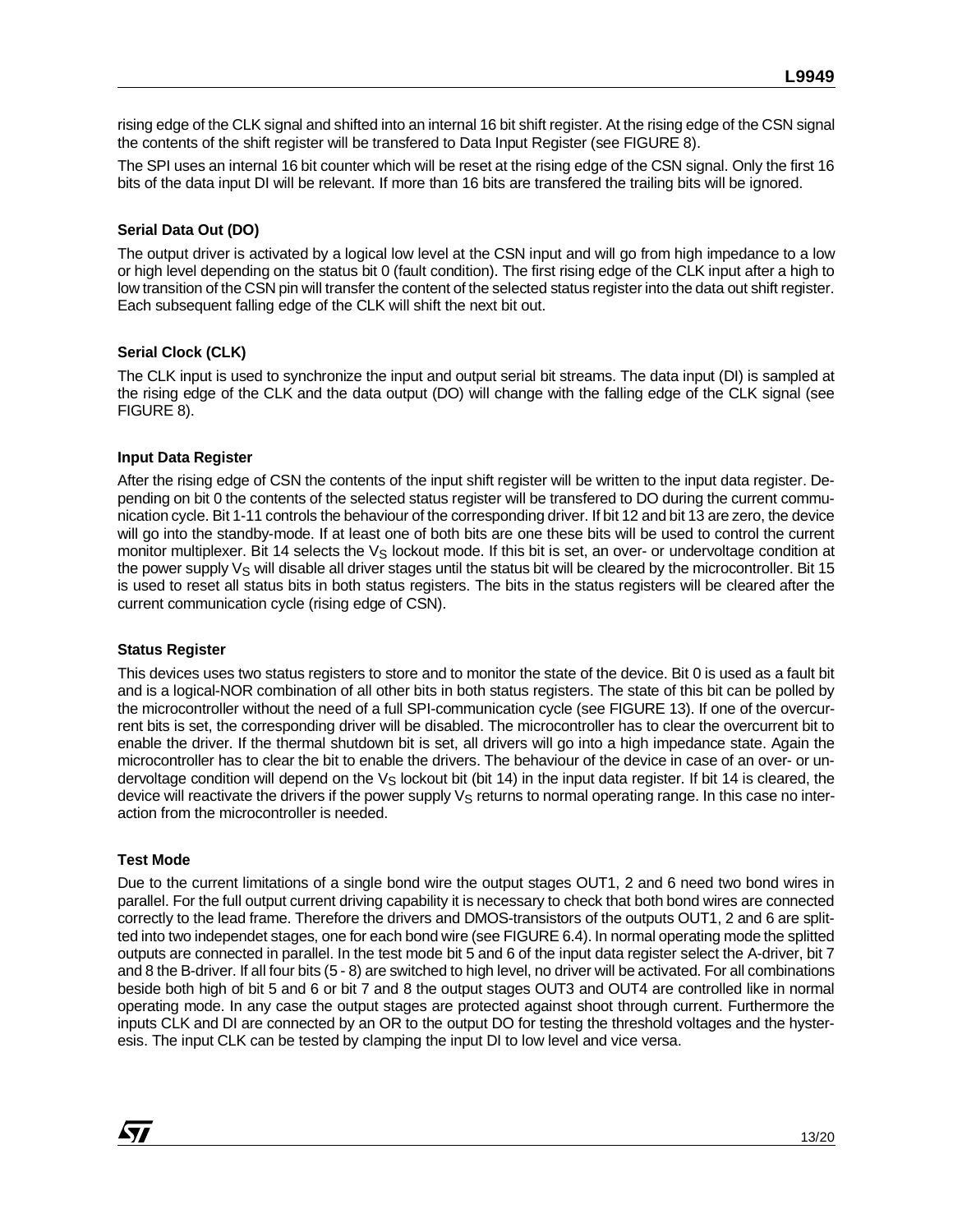#### **SPI Interface – Input Data and Status Register**

| <b>Input Data Register</b> |                   |                                                 |  |                                              |                         |                                 | <b>Status Register</b>   |                                                 |                          |
|----------------------------|-------------------|-------------------------------------------------|--|----------------------------------------------|-------------------------|---------------------------------|--------------------------|-------------------------------------------------|--------------------------|
| <b>BIT</b>                 | <b>Function</b>   |                                                 |  |                                              | <b>BIT</b>              |                                 | <b>Function</b>          |                                                 |                          |
|                            |                   |                                                 |  |                                              |                         |                                 |                          | <b>Register 0</b>                               | Register                 |
| 15                         | register          |                                                 |  | High level reset all bits in selected status |                         |                                 | 15                       | always H                                        | always H                 |
| 14                         |                   | V <sub>S</sub> under- / overvoltage lockout bit |  |                                              |                         |                                 | 14                       | V <sub>S</sub> overvoltage                      | not used<br>- set to L   |
| 13                         |                   | Current monitor multiplexer                     |  | Control bits for standby mode and            |                         |                                 | 13                       | V <sub>S</sub> undervoltage                     | chargepump               |
| 12                         | bit13             | bit12                                           |  | function                                     |                         |                                 | 12                       | Temperature<br>shutdown                         | Temperatu<br>warning     |
|                            | 0                 | $\mathbf 0$                                     |  | standby mode                                 |                         |                                 | 11                       | OUT6 - HS driver                                | OUT6 - HS c              |
|                            | 0                 | 1                                               |  | OUT <sub>1</sub>                             |                         |                                 |                          | overcurrent                                     | open load                |
|                            | 1<br>$\mathbf{1}$ | 0<br>$\mathbf{1}$                               |  | OUT <sub>2</sub><br>OUT6                     |                         |                                 | 10                       | OUT5 - HS driver<br>overcurrent                 | OUT5 - HS c<br>open load |
| 11                         |                   | OUT6 - HS driver on/off (1)                     |  |                                              |                         |                                 | 9                        | OUT5 - LS driver<br>overcurrent                 | OUT5-LSd<br>open load    |
| 10                         |                   | OUT5 - HS driver on/off (1)                     |  |                                              | 8                       | OUT4 - HS driver<br>overcurrent | OUT4 - HS o<br>open load |                                                 |                          |
| 9                          |                   | OUT5 $-$ LS driver on/off $(1)$                 |  |                                              |                         |                                 | $\overline{7}$           | OUT4 - LS driver<br>overcurrent                 | OUT4-LSd<br>open load    |
| 8                          | on/off $5^{(1)}$  | OUT4 - HS driver                                |  | bit 8                                        | test mode<br>bit 7      |                                 | 6                        | OUT3 - HS driver<br>overcurrent                 | OUT3-HS c<br>open load   |
| $\overline{7}$             | on/off $5^{(1)}$  | OUT4 - LS driver                                |  | 1                                            | 1<br>B-driver is active |                                 | 5                        | OUT3 - LS driver<br>overcurrent                 | OUT3-LSd<br>open load    |
| 6                          | on/off $5^{(1)}$  | OUT3 - HS driver                                |  | bit 6                                        | test mode<br>bit 5      |                                 | 4                        | OUT2 - HS driver<br>overcurrent                 | OUT2 - HS c<br>open load |
| 5                          | on/off $5^{(1)}$  | OUT3 - LS driver                                |  | 1                                            | 1<br>A-driver is active |                                 | 3                        | OUT2 - LS driver<br>overcurrent                 | OUT2-LSd<br>open load    |
| 4                          |                   | OUT2 - HS driver on/off $5^1$                   |  |                                              |                         |                                 | $\overline{c}$           | OUT1 - HS driver<br>overcurrent                 | OUT1-HS c<br>open load   |
| 3                          |                   | OUT2 – LS driver on/off $1$                     |  |                                              |                         |                                 | 1                        | OUT1-LS driver<br>overcurrent                   | OUT1-LSd<br>open load    |
| $\overline{2}$             |                   | OUT1 – HS driver on/off $1$                     |  |                                              |                         |                                 | 0                        | no fault condition (2)                          |                          |
| 1                          |                   | OUT1 - LS driver on/off 1                       |  |                                              |                         |                                 |                          | $H = on$ ; L = off; HS = highside; LS = lowside |                          |
| 0                          |                   | Status register select bit                      |  |                                              |                         |                                 |                          |                                                 |                          |
|                            |                   |                                                 |  | L: status register 0; H: status register 1   |                         |                                 |                          |                                                 |                          |
|                            |                   |                                                 |  |                                              |                         |                                 |                          |                                                 |                          |

|                                       | <b>Input Data Register</b>            |                 |                                            |                               |                | <b>Status Register</b>          |                               |
|---------------------------------------|---------------------------------------|-----------------|--------------------------------------------|-------------------------------|----------------|---------------------------------|-------------------------------|
|                                       |                                       | <b>Function</b> |                                            |                               | <b>BIT</b>     | <b>Function</b>                 |                               |
|                                       |                                       |                 |                                            |                               |                | Register 0                      | <b>Register 1</b>             |
| <b>aister</b>                         |                                       |                 | gh level reset all bits in selected status |                               | 15             | always H                        | always H                      |
|                                       |                                       |                 | under- / overvoltage lockout bit           |                               | 14             | V <sub>S</sub> overvoltage      | not used<br>$-$ set to L      |
|                                       | irrent monitor multiplexer            |                 | introl bits for standby mode and           |                               | 13             | V <sub>S</sub> undervoltage     | chargepump off                |
| t13                                   | bit12                                 |                 | function                                   |                               | 12             | Temperature<br>shutdown         | Temperature<br>warning        |
| 0                                     | 0                                     |                 | standby mode                               |                               | 11             | OUT6 - HS driver                | OUT6 - HS driver              |
| 0                                     | $\mathbf{1}$                          |                 | OUT <sub>1</sub>                           |                               |                | overcurrent                     | open load                     |
| 1                                     | 0                                     |                 | OUT <sub>2</sub>                           |                               | 10             | OUT5 - HS driver                | OUT5 - HS driver              |
| 1                                     | $\mathbf{1}$                          |                 | OUT6                                       |                               |                | overcurrent                     | open load                     |
| JT6 – HS driver on/off <sup>(1)</sup> |                                       | 9               | OUT5 - LS driver<br>overcurrent            | OUT5 - LS driver<br>open load |                |                                 |                               |
|                                       | JT5 – HS driver on/off <sup>(1)</sup> |                 |                                            |                               | 8              | OUT4 - HS driver<br>overcurrent | OUT4 - HS driver<br>open load |
|                                       | JT5 – LS driver on/off <sup>(1)</sup> |                 |                                            |                               | $\overline{7}$ | OUT4 - LS driver<br>overcurrent | OUT4 - LS driver<br>open load |
|                                       | JT4 - HS driver                       |                 | test mode                                  |                               | 6              | OUT3 - HS driver                | OUT3 - HS driver              |
| /off $5^{(1)}$                        |                                       |                 | bit 8                                      | bit 7                         |                | overcurrent                     | open load                     |
|                                       | JT4 - LS driver                       |                 | 1                                          | 1                             | 5              | OUT3 - LS driver                | OUT3 - LS driver              |
| /off $5^{(1)}$                        |                                       |                 | B-driver is active                         |                               |                | overcurrent                     | open load                     |
|                                       | JT3 - HS driver                       |                 | test mode                                  |                               | 4              | OUT2 - HS driver                | OUT2 - HS driver              |
| /off $5^{(1)}$                        |                                       |                 | bit 6                                      | bit 5                         |                | overcurrent                     | open load                     |
|                                       | JT3 - LS driver                       |                 | 1                                          | 1                             | 3              | OUT2 - LS driver                | OUT2 - LS driver              |
| /off $5^{(1)}$<br>A-driver is active  |                                       |                 | overcurrent                                | open load                     |                |                                 |                               |
| JT2 – HS driver on/off $5^1$          |                                       | $\overline{2}$  | OUT1 - HS driver<br>overcurrent            | OUT1 - HS driver<br>open load |                |                                 |                               |
|                                       | JT2 – LS driver on/off <sup>1</sup>   |                 |                                            |                               | 1              | OUT1 - LS driver<br>overcurrent | OUT1 - LS driver<br>open load |
|                                       | JT1 – HS driver on/off <sup>1</sup>   |                 |                                            |                               | 0              | no fault condition (2)          |                               |

of the full SPI communication (see Figure 13). A broken VCC-connection of the L9949 can be detected by the microcontroller, because all 15 bits low or high is not a valid frame.



<sup>(1)</sup> If the bits of HS- and LS-driver of the same output stage are high, the internal logic prevents that both drivers of this output stage can be switched on simultaneously in order to avoid a high internal current from V<sub>S</sub> to GND.<br>A logical NOR-combination of all bits 1 to 14 in both status registers. This bit can be polled by the micro-controller without the n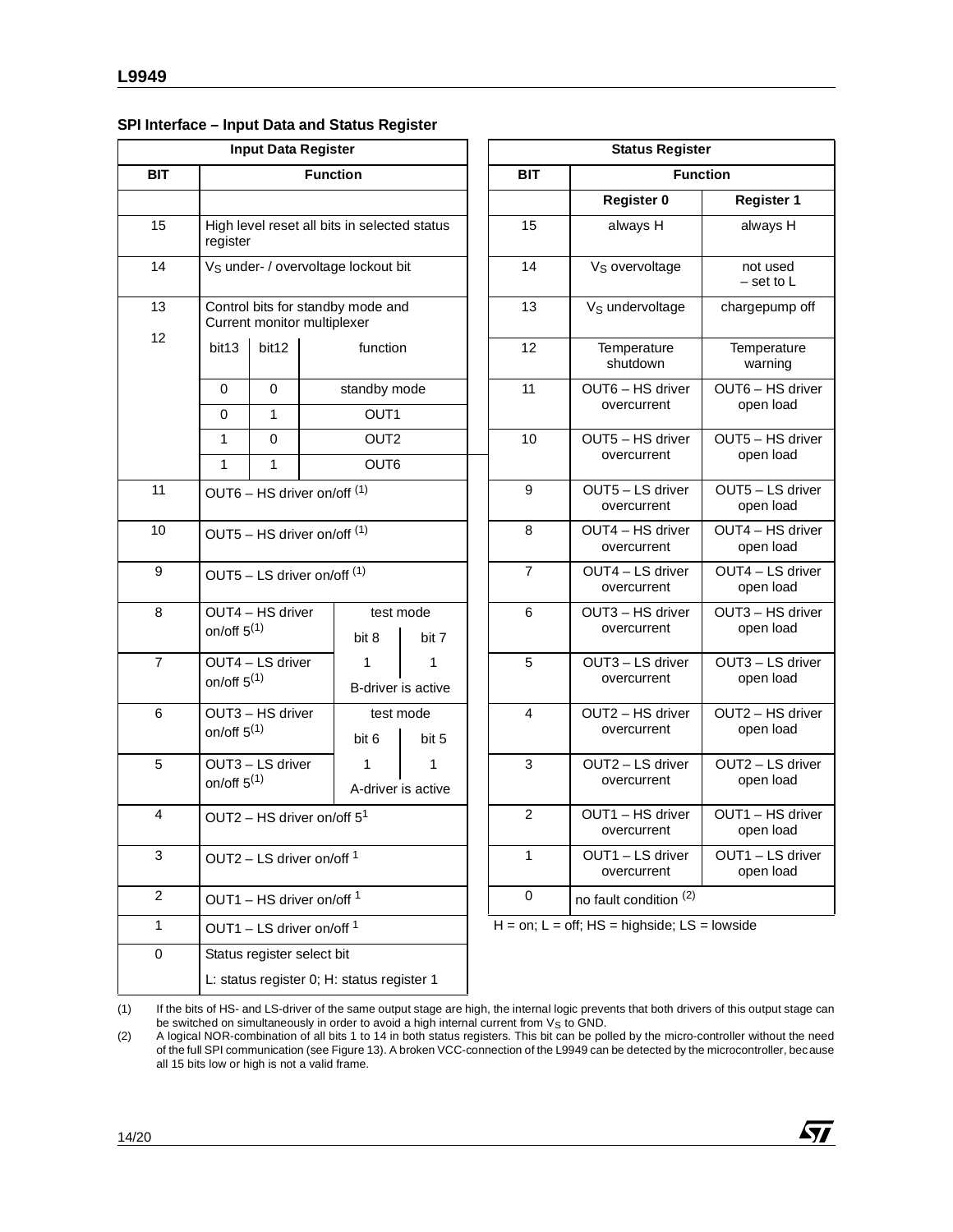# **SPI INTERFACE ELECTRICAL CHARACTERISTCS**

 $V_S = 8$  to 16 V,  $V_{CC} = 4.5$  to 5.5 V, T<sub>j</sub> = -40 to 150 °C, unless otherwise specified. The voltages are refered to GND and currents are assumed positive, when the current flows into the pin.

| Symbol                | <b>Parameter</b>                         | <b>Test Condition</b><br>Min.                                                                               |     | Typ.  | Max.  | Unit    |  |  |  |
|-----------------------|------------------------------------------|-------------------------------------------------------------------------------------------------------------|-----|-------|-------|---------|--|--|--|
|                       | Delay time from standby to active mode   |                                                                                                             |     |       |       |         |  |  |  |
| t <sub>set</sub>      | Delay Time                               | Switching from standby to active<br>mode. Time until output drivers are<br>enabled after CSN going to high. |     |       | 200   | $\mu$ s |  |  |  |
|                       | Inputs: CSN, CLK and DI                  |                                                                                                             |     |       |       |         |  |  |  |
| <b>VINL</b>           | Input Low Level                          | $V_{CC} = 5 V$                                                                                              |     |       | 1.5   | $\vee$  |  |  |  |
| V <sub>INH</sub>      | Input High Level                         | $V_{CC}$ = 5 V                                                                                              | 3.5 |       |       | $\vee$  |  |  |  |
| VINHyst               | Input Hystersis                          | $V_{CC}$ = 5 V                                                                                              | 0.5 |       |       | $\vee$  |  |  |  |
| <b>I</b> CSNin        | Pull Up Current at input CSN             | $V_{CSN}$ = 3.5 V                                                                                           | -50 | $-25$ | $-10$ | μA      |  |  |  |
| <b>ICLK</b> in        | Pull Down Current at input CLK           | $V_{CIR}$ = 1.5 V                                                                                           | 10  | 25    | 50    | μA      |  |  |  |
| $IDI$ in              | Pull Down Current at input DI            | $V_{D1} = 1.5 V$                                                                                            | 10  | 25    | 50    | μA      |  |  |  |
| $C_{\text{in}}^{(1)}$ | Input Capacitance at input CSN<br>or CLK | $0 V < V_{CC} < 5.5 V$                                                                                      |     | 10    | 15    | pF      |  |  |  |

# **DI timing (see Fig. 9 )(2)**

| $t_{CLK}$            | Clock Period                                          | $V_{CC}$ = 5 V        | 1000 |     | ns |
|----------------------|-------------------------------------------------------|-----------------------|------|-----|----|
| <b>t</b> CLKH        | Clock High Time                                       | $V_{CC} = 5 V$        | 400  |     | ns |
| tCLKL                | <b>Clock Low Time</b>                                 | $V_{\rm CC} = 5$ V    | 400  |     | ns |
| t <sub>set CSN</sub> | CSN setup time, CSN low before<br>rising edge of CLK  | $V_{\rm CC} = 5$ V    | 400  |     | ns |
| t <sub>set CLK</sub> | CLK setup time, CLK high before<br>rising edge of CSN | $V_{\rm CC} = 5$ V    | 400  |     | ns |
| $t_{\rm set}$ DI     | DI setup time                                         | $V_{CC}$ = 5 V        | 200  |     | ns |
| t <sub>hold</sub> DI | DI hold time                                          | $V_{\text{CC}} = 5$ V | 200  |     | ns |
| t <sub>r-in</sub>    | Rise Time of Input Signal<br>DI, CLK, CSN             | $V_{CC} = 5 V$        |      | 100 | ns |
| t <sub>f-in</sub>    | Fall Time of Input Signal<br>DI, CLK, CSN             | $V_{CC} = 5 V$        |      | 100 | ns |

#### **DO**

| V <sub>DOL</sub>       | Output Low Level  | $V_{CC}$ = 5 V, $I_D$ = -4 mA                                          |                    | 0.2                    | 0.4 |  |
|------------------------|-------------------|------------------------------------------------------------------------|--------------------|------------------------|-----|--|
| <b>V<sub>DOH</sub></b> | Output High Level | $V_{CC}$ = 5 V, $I_D$ = -4 mA                                          | $V_{CC}$<br>$-1.3$ | $V_{\rm CC}$<br>$-1.0$ |     |  |
|                        |                   | $V_{\text{CC}}$ = 5 V, I <sub>D</sub> = -200 µA; T <sub>i</sub> = 25°C | $V_{CC}$<br>$-0.8$ |                        |     |  |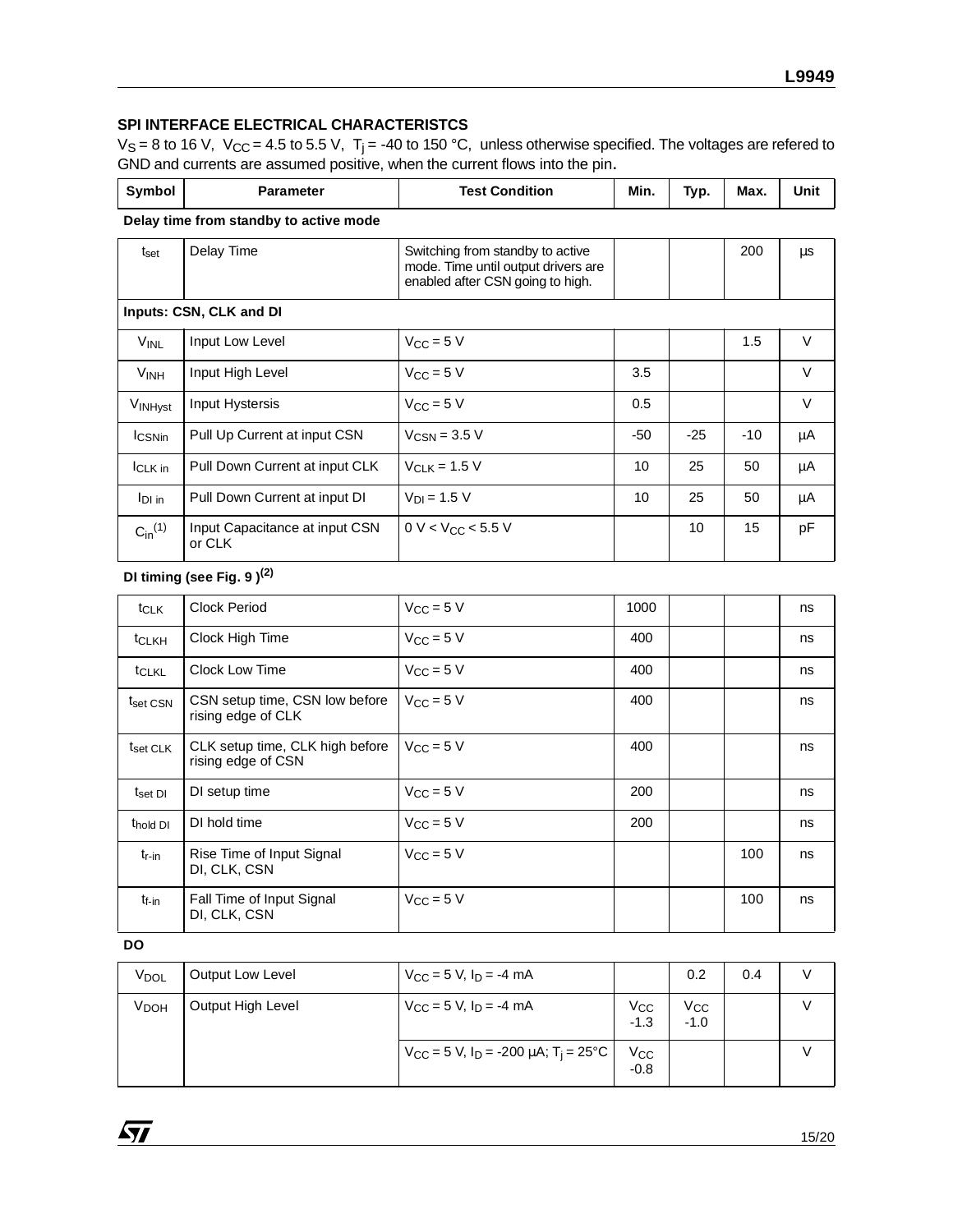# **SPI INTERFACE ELECTRICAL CHARACTERISTCS** (continued)

 $V_S = 8$  to 16 V,  $V_{CC} = 4.5$  to 5.5 V, T<sub>i</sub> = -40 to 150 °C, unless otherwise specified. The voltages are refered to GND and currents are assumed positive, when the current flows into the pin.

| Symbol            | <b>Parameter</b>                | <b>Test Condition</b>                                                             | Min. | Typ. | Max. | Unit |
|-------------------|---------------------------------|-----------------------------------------------------------------------------------|------|------|------|------|
| <b>IDOLK</b>      | <b>Tristate Leakage Current</b> | $V_{\text{CSN}}$ = $V_{\text{CC}}$ , 0 V < $V_{\text{DO}}$ < $V_{\text{CC}}$      | -10  |      | 10   | μA   |
| $\mathtt{C_{DO}}$ | Tristate Input Capacitance      | $V_{\text{CSN}} = V_{\text{CC}}$<br>$0 \text{ V} < V_{\text{CC}} < 5.5 \text{ V}$ |      | 10   | 15   | рF   |

**DO timing (see Figg. 10 & 11)**

| $t_{r}$ DO               | DO Rise Time                                  | $C_L = 100$ pF, $I_{load} = -1$ mA                                                              | 50  | 100 | ns |
|--------------------------|-----------------------------------------------|-------------------------------------------------------------------------------------------------|-----|-----|----|
| $t_{f}$ DO               | Data Out Fall Time                            | $C_L = 100$ pF, $I_{load} = 1$ mA                                                               | 50  | 100 | ns |
| $t_{en}$ DO tri L        | DO Enable Time<br>from tristate to low level  | $C_1 = 100$ pF, $I_{load} = 1$ mA<br>pull-up load to V <sub>CC</sub>                            | 80  | 250 | ns |
| t <sub>en DO L tri</sub> | DO Disable Time<br>from low level totristate  | $C_L = 100$ pF, $I_{load} = 4$ mA<br>pull-up load to V <sub>CC</sub>                            | 200 | 400 | ns |
| t <sub>en DO tri H</sub> | DO Enable Time<br>from tristate to high level | $C_L = 100$ pF, $I_{load} = -1$ mA<br>pull-down load to GND                                     | 80  | 250 | ns |
| t <sub>en DOHtri</sub>   | DO Disable Time<br>from high level totristate | $C_L = 100$ pF, $I_{load} = -4$ mA<br>ppull-down load to GND                                    | 200 | 400 | ns |
| $t_{\rm d}$ DO           | DO Delay Time                                 | $V_{\text{DO}}$ < 0.3 $V_{\text{CC}}$ , $V_{\text{DO}}$ > 0.7 $V_{\text{CC}}$<br>$C_1 = 100 pF$ | 50  | 250 | ns |

(1) Value of input capacity is not measured in production test. Parameter guarenteed by design.<br>(2) DI timing parameters tested in production by a passed/failed test:

DI timing parameters tested in production by a passed/failed test:

Tj=-40°C/+25°C: SPI communication @2MHz

Tj=+125°C: SPI communication @1.25MHz

# **Figure 8. SPI-Interface - Transfer Timing Diagram**



**Ayj**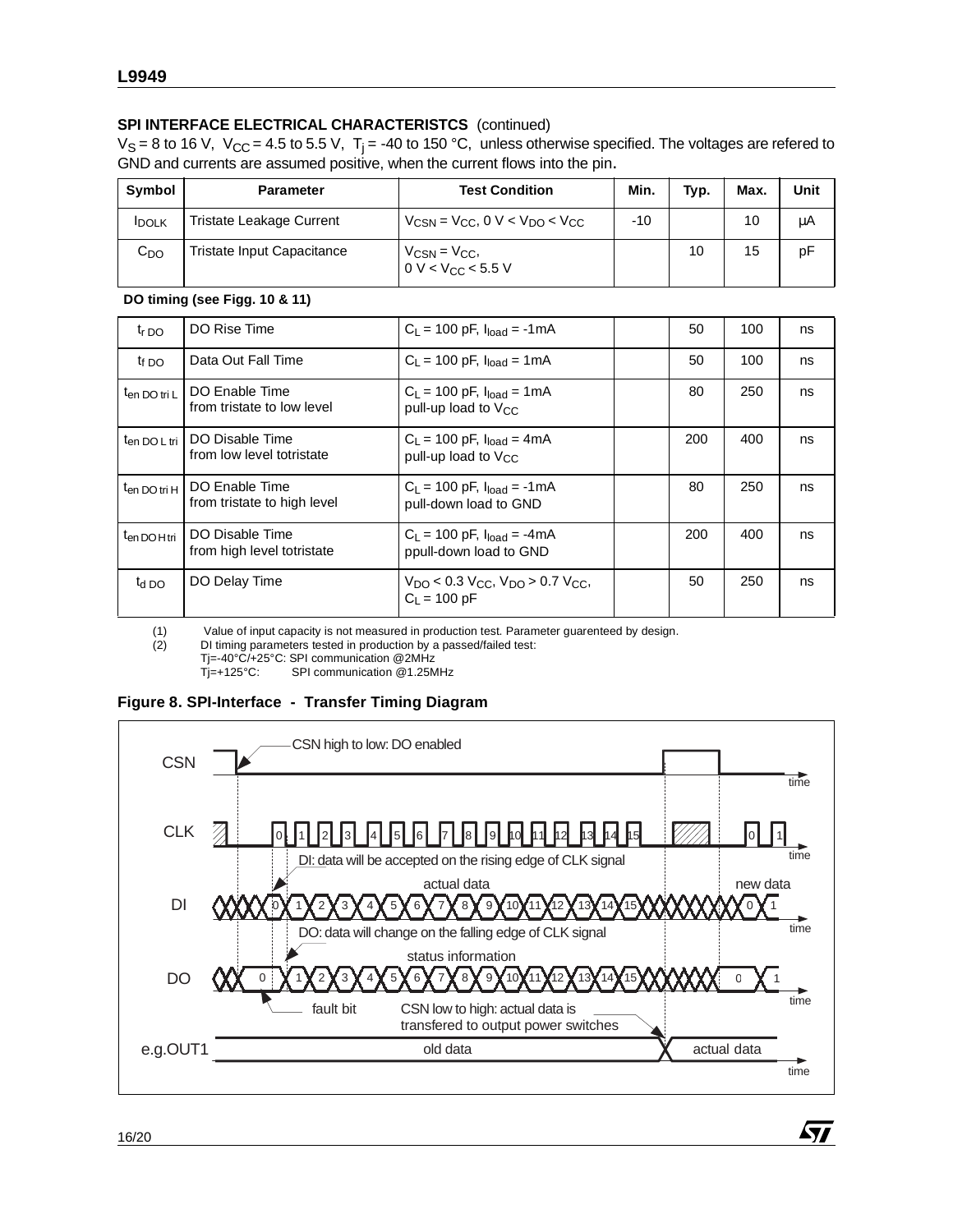**Figure 9. SPI-interface - Input Timing**







**Figure 11. SPI-Interface - Data Out Enable and Disable Time**

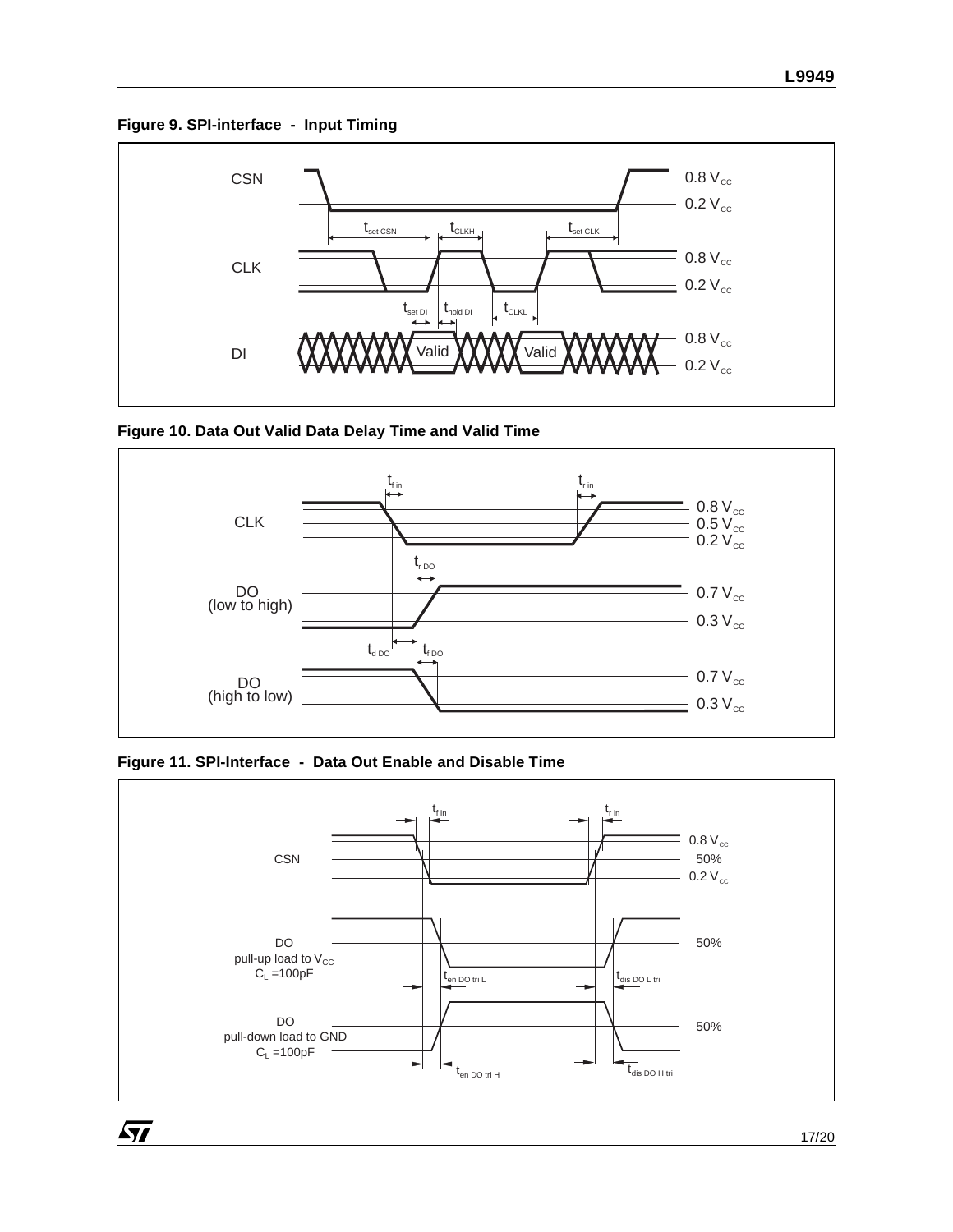

**Figure 12. SPI-Interface - Driver Turn On/Off Timing**

**Figure 13. SPI-Interface - Timing of Status Bit 0 (Fault Condition)**

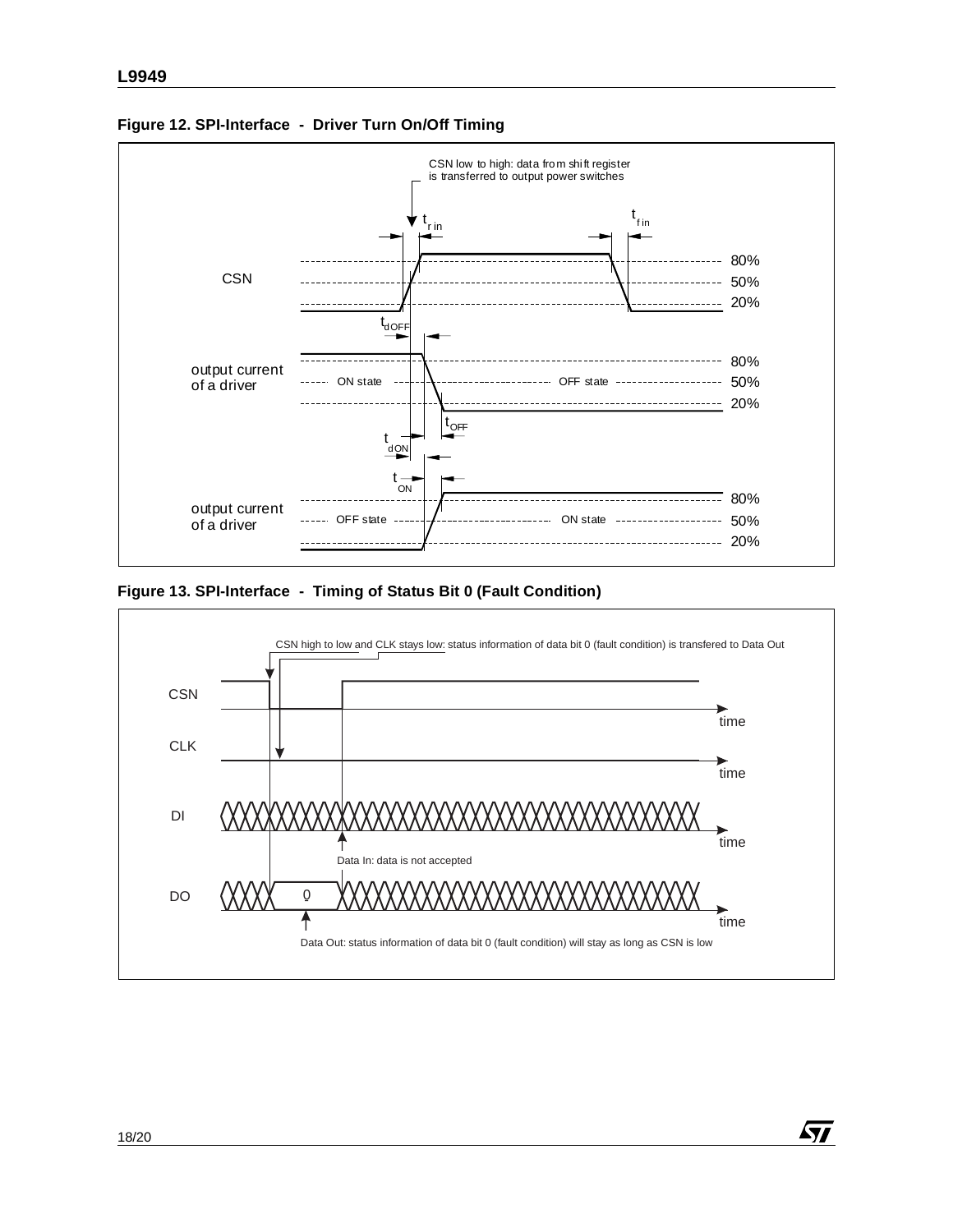| DIM.           |              | mm    |           |        | inch  |       |  |
|----------------|--------------|-------|-----------|--------|-------|-------|--|
|                | MIN.         | TYP.  | MAX.      | MIN.   | TYP.  | MAX.  |  |
| A              |              |       | 3.6       |        |       | 0.142 |  |
| a <sub>1</sub> | 0.1          |       | 0.3       | 0.004  |       | 0.012 |  |
| a2             |              |       | 3.3       |        |       | 0.130 |  |
| a3             | 0            |       | 0.1       | 0.000  |       | 0.004 |  |
| b              | 0.4          |       | 0.53      | 0.016  |       | 0.021 |  |
| C              | 0.23         |       | 0.32      | 0.009  |       | 0.013 |  |
| D(1)           | 15.8         |       | 16        | 0.622  |       | 0.630 |  |
| D <sub>1</sub> | 9.4          |       | 9.8       | 0.370  |       | 0.386 |  |
| E              | 13.9         |       | 14.5      | 0.547  |       | 0.570 |  |
| e              |              | 1.27  |           |        | 0.050 |       |  |
| e3             |              | 11.43 |           |        | 0.450 |       |  |
| E1(1)          | 10.9         |       | 11.1      | 0.429  |       | 0.437 |  |
| E2             |              |       | 2.9       |        |       | 0.114 |  |
| E <sub>3</sub> | 5.8          |       | 6.2       | 0.228  |       | 0.244 |  |
| G              | $\mathbf{O}$ |       | 0.1       | 0.000  |       | 0.004 |  |
| H              | 15.5         |       | 15.9      | 0.610  |       | 0.626 |  |
| h              |              |       | 1.1       |        |       | 0.043 |  |
| L              | 0.8          |       | 1.1       | 0.031  |       | 0.043 |  |
| N              |              |       | 8°        | (typ.) |       |       |  |
| S              |              |       | $8^\circ$ | (max.) |       |       |  |
| T              |              | 10    |           |        | 0.394 |       |  |

# **OUTLINE AND MECHANICAL DATA**



(1) "D and E1" do not include mold flash or protusions. - Mold flash or protusions shall not exceed 0.15mm (0.006") - Critical dimensions: "E", "G" and "a3".

 $\sqrt{27}$